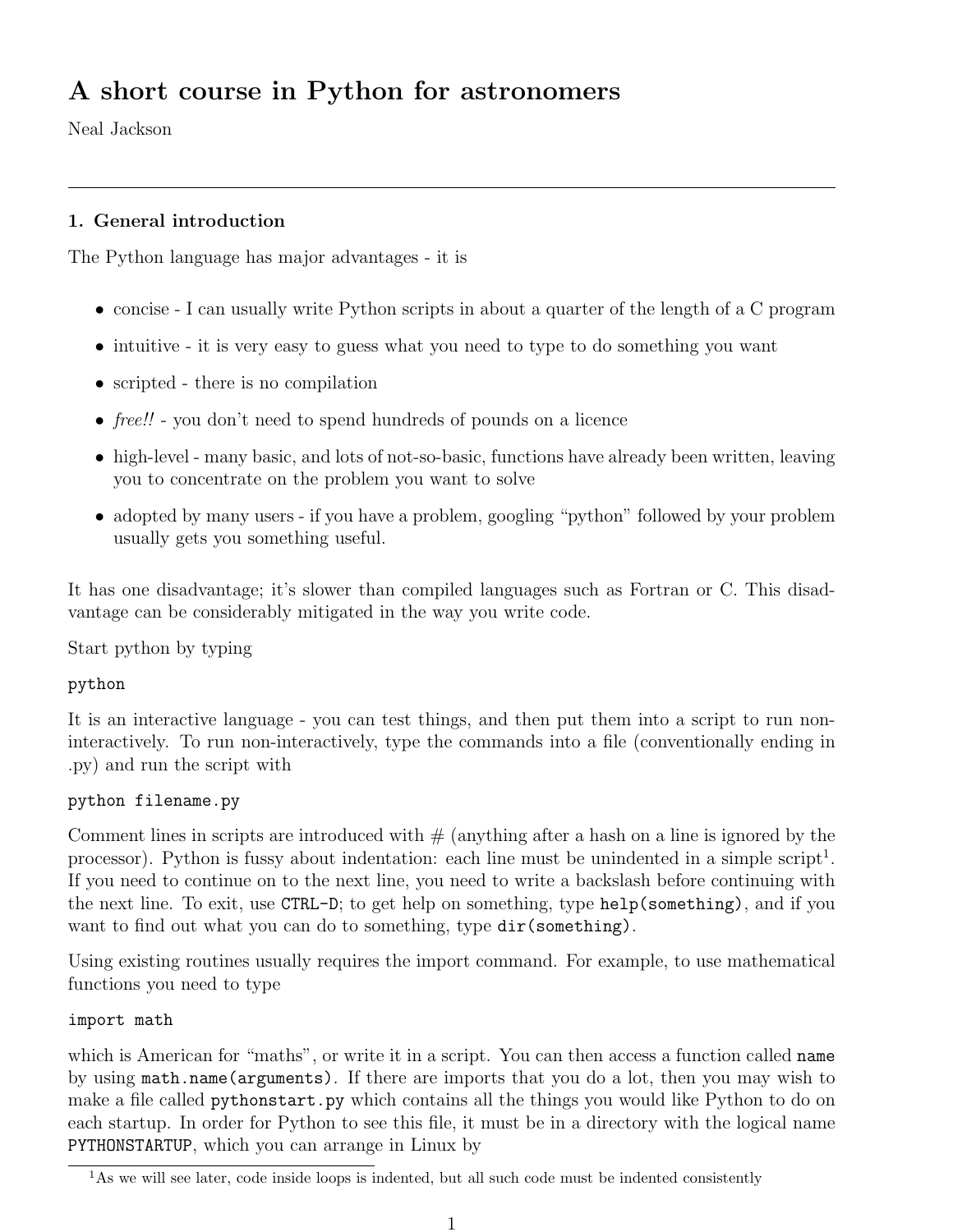```
setenv PYTHONSTARTUP [directory-name]/pythonstart.py
```
Finally, you can use Python as a calculator:

2+3

Exercises

1. [If you are working on a Linux system, either remotely via VNC or on your own machine.] Make yourself a pythonstart file and put the setenv declaration in your /home/[username]/.cshrc file. You will then only need to edit this file in future, in order to load programs by default.

2. Try to get python to generate an error message, by typing something which you think it will not understand, or trying to divide by zero. Try to get at least three different error messages.

3. Use Python to find the sin of 40 degrees. (Note that like most calculators, Python uses radians, and that the value of pi is math.pi).

# 2. Data types

Python has five main datatypes: integer, float, string, complex, boolean.

Integers and floats

Note the result of

2.0/3.0 2./3. 2/3. 2/3 2%3 19%4 15%6

Hence the rule that any float in an expression implies the rest are float not integers. As usual with programming languages, division of two integers yields an integer, any remainder being ignored. What do you think the % operator does?

Important difference between Python 2 and 3: division of two integers in Python 2 gives an integer (i.e. the remainder is suppressed), but in Python 3 they are converted to floats if the division is not exact. If you want to suppress the remainder and get an integer, use  $//$  instead of  $/$ .

String data types

Type the following:

```
a='test'
b='this is a '
c=2d=2.0
```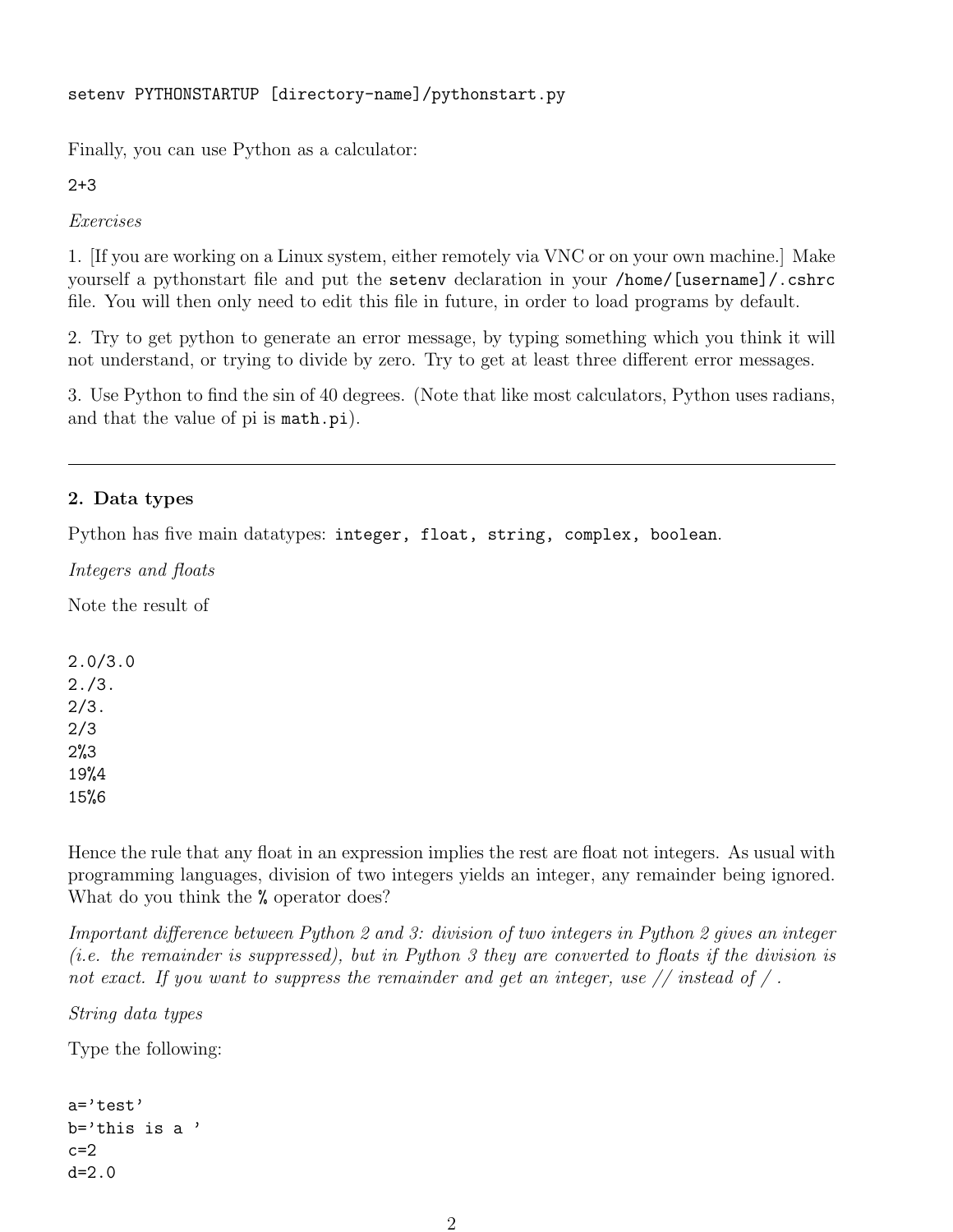Examine values just by typing the variable name e.g.

a

or using the print statement (arguments separated by commas)

print ('The value of a is',a)<sup>2</sup>

What would you predict for the following? Try (and record) them; they illustrate a number of very important functions.

```
b+a
c*a
d*a
a-b
b[0]
b[1]
b[2]
c==2 # note the use of == as a test
c==3'his' in a
'his' in b # note the use of 'in' - it is very useful!
len(b)
len(a)+len(b)int(a) # NB the int function turns things into integers
str(d) \# ... and str into strings, if possible
str(len(a)+len(b))*2
```
Moral: Python has a habit of doing what you would expect - or giving an error if something "obviously" doesn't make sense.

#### Operations on string data types

Here's one thing you can't do: try  $b[2] = 'q'$  and note the complaint. Moral: you cannot replace elements of strings.

Now try something that does work:

b.replace('s','z')

Note this does not change the value of b! You need to assign to another variable to do this e.g. e=b.replace('s','z')

You can get a complete list of things you can do to strings:  $dir(b)$ 

Try a few. Useful ones include b.swapcase(), b.rfind('a'), b.split('''), b.split('s'). Work out what each of these does (the last one returns a list; see the next section).

Complex numbers

These work as you might expect:

<sup>2</sup>Note about the print statement: Python version 2 allows you to omit the brackets. They are compulsory in Python 3.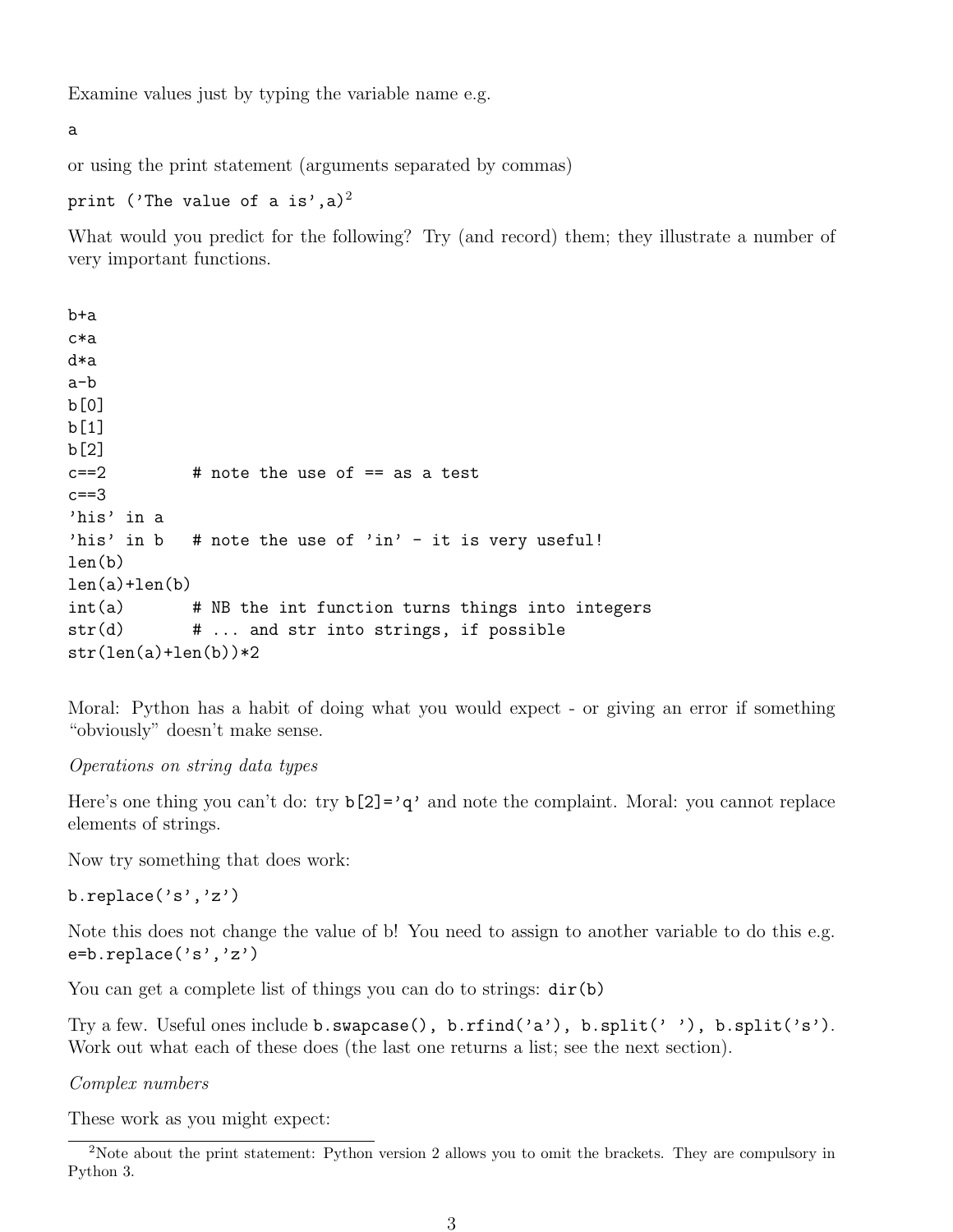a=2.0+1.0j b=1.0+2.0j

Try a few operations e.g. a+b,a-b,a/b,a.real,b.imag.

Boolean

Start with two variables

# a=True b=False

Try the following:  $not(a)$ , a&b, a&a, b&b (and the same three with | instead of &. Deduce what these operators mean.

## Exercises

1. Write a script whose first line is

a='wombat'

and which prints the first two and last two letters of the string a. When this works, experiment with  $a='do'$  and  $a='z'$  as the first line.

2. If  $a = 'wombat'$ , find an expression which does not involve the letter 'b' or 'B' that will give a)  $w*mbat, b)$  wombatWQMBAT, c) WombatWombat, d) ['wo','bat'] (two strings). e) '000000000000000wombat' (without typing any '0's). You will need to look at  $dir(a)$  for at least one of these.

3. Write a script which begins by defining two strings a and b, and outputs a Spoonerised version of the two strings separated by a hyphen, i.e.

a='wombat' b='kangaroo' [ your code here ]

returns kombat-wangaroo.

4. If a=2.473+3.476j, write a script to write a in the form [float]e\*\*[float]i.

5. Hence or otherwise write a script to rotate a complex number by a given number of degrees in the complex plane - e.g.

```
a=1.0+1.0j
b=90.0
[your-code-here]
```
returns -1.0+1.0j.

3. Control flow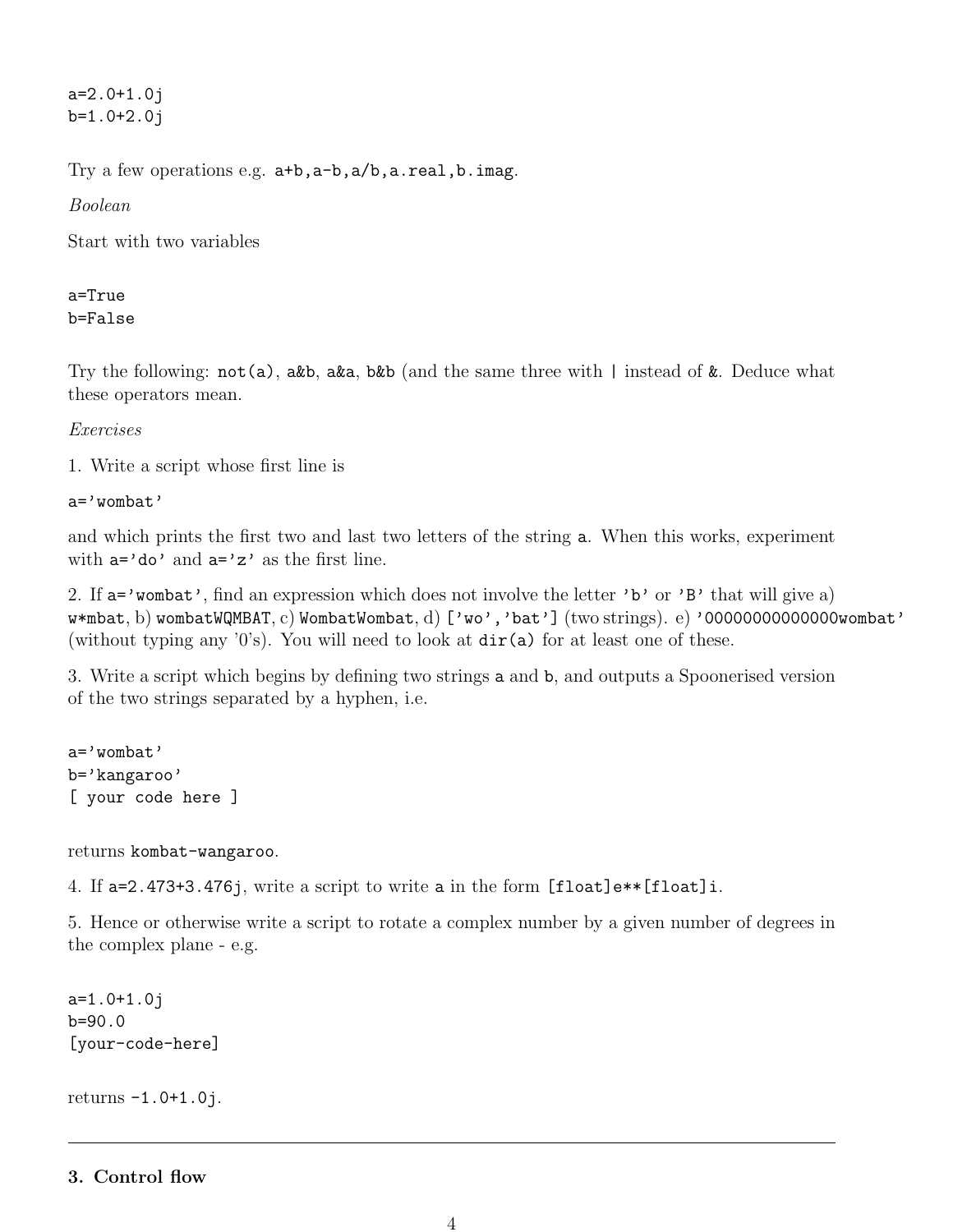You need to know four basic control loops; if, for, while and try. Note carefully (i) the colons (ii) the use of == for a test of equality, and (iii) the indentation structure. Not indenting things is an error. Guess what each will do, and then try each one to check that you know what you will get in each case.

```
a=3
if a==2:
   b=3elif a==3:
   b=5else:
   b=7for i in range (3,10):
   if i>5:
       print (i)
   else:
       print (i,'is not bigger than 5')
i=0while i<20:
    i+1print ('Still in the loop and i is',i)
a=3
try:
    b=a/0 # NB! normally stops with an error if you do this
except:
    b=4print (b)
```
In some cases you can get away with "implicit" loops; for example,  $a=2$  if  $b=-3$  else 0 will work.

A very useful application of the for loop is the ability to iterate simply over arrays<sup>3</sup> making use of in:

```
a = ['gnome', 'goblin', 'hobgoblin', 'troll']for i in a:
    if 'b' in i:
        print (i)
```
Loops can be exited or repeated using the break and continue statements. (If you are familiar with C, they work the same way.) break causes an immediate exit from the loop at that point;

<sup>3</sup>This is jumping ahead a little; see section 5 for more on arrays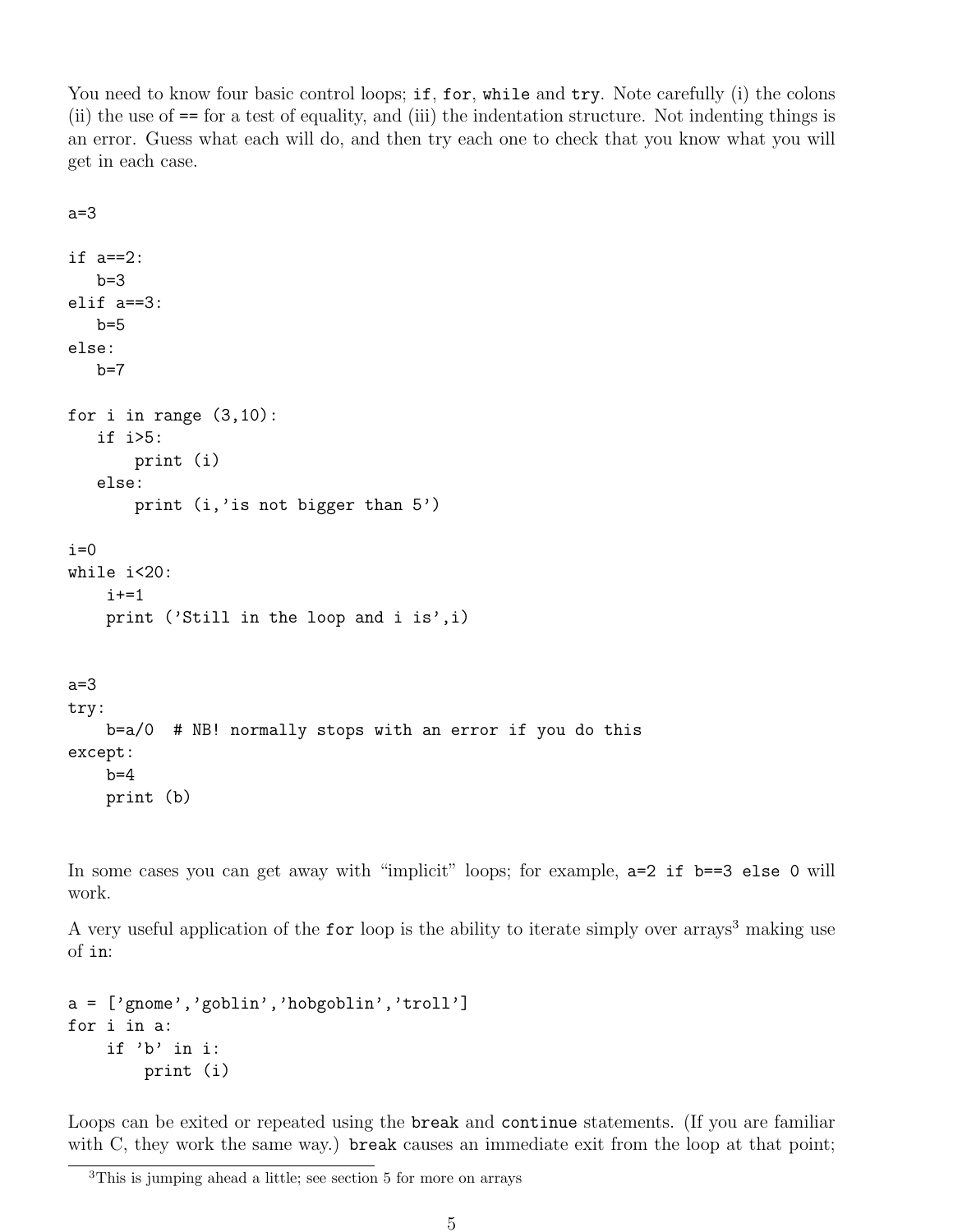continue abandons execution of the current loop iteration and starts again at the next one. Note that you can write an unending loop using a statement that is always true, such as while  $1 == 1$ ; or more simply, while True:. Such loops must have a break statement in them somewhere (and you must be reasonably confident that it will be triggered).

Important comment: It is highly recommended that you do not use loops for any serious processing. For example, if you have an image  $\alpha$  with  $1000\times1000$  pixels and try something like

```
for iy in range(1000):
    for ix in range(1000):
        do-something(a[iy,ix])
```
this will typically take an order of magnitude longer than it needs to. The correct way to do this is described in the later section on numpy.

Exercises

1. Given a string a, write a program to write its letters vertically accompanied by their position in the string; so that  $a=$ 'wombat' would yield

1 w 2 o 3 m 4 b 5 a 6 t

Amend the program so that it does not print any line containing the letter m, and stops if the line contains the letter a.

2. Write a program to find the sum of all numbers up to 50 (without using the  $n(n + 1)/2$ formula).

3. Write a program to generate and print a Fibonacci sequence (1,1,2,3,5,8....) stopping when the number gets to 1000.

4. Write a program to find all prime numbers up to 1000.

#### 4. Simple input and output

a) Input from the terminal can be read into a Python string by raw input:

```
a=raw_input('Enter something: ')
[type something]
print (a)
```
The information read can be typecast in the standard way, e.g. float(a).

b) Input from a file can be read using the standard routines open, close and readline: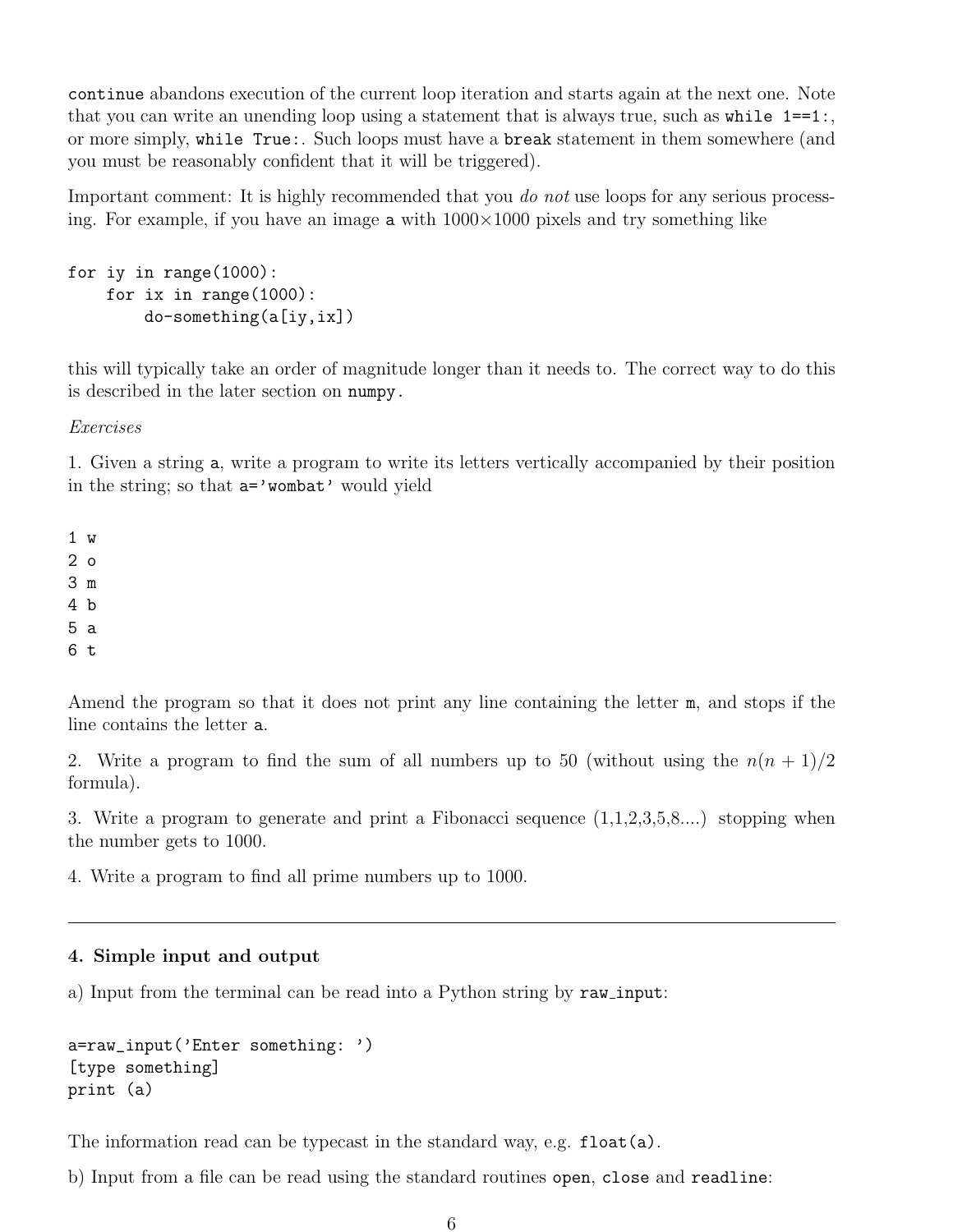$f = open('myfile.txt')$  $s = f.readline()$ f.close()

The first line will be read in the above example. The whole file can be read, line by line, using an always-true while loop and knowing that an empty string '' is returned at the end of the file. Alternatively you can use f.readlines() which returns all space-separated entities in the whole file in a single list of lines. (You need further processing with split to give a complete array of words in the file).

c) If you have a file consisting of columns of floating-point data, you can read it with the routine loadtxt, which is provided by the numpy package. See later.

d) Output to the terminal is done using the print statement, which we have already met:

print (s,angle,flux)

will print the information from three variables, separated by a space, and terminating in a newline. You can format these in any way you like, using a syntax similar to C. For example,

print ('The answers are  $\frac{2}{3}$ .1f  $\frac{1}{10}$   $\frac{2}{\pi}$   $\frac{1}{\pi}$   $\frac{2}{\pi}$  (s, angle, flux))

prints s as a floating point number in a field of length 3, with 1 character after the decimal point, angle as a string of length 10, and flux as an integer of length 7. Note that the variables must be declared inside brackets (a form known as a tuple: see section 5), otherwise an error message will be generated. Note also that

 $'\n\backslash n'$ 

is a special character which forces a new line.

e) Output to a file is done using the write statement, for example:

f.write ('The answers are %3.1f %10s %7d\n\n' % (s,angle,flux))

The file must have been opened with an additional argument to open in order to access the file for writing:  $f=open$  ('my $file'$ ,'w'). Don't forget to use  $f.close()$  at the end, or the file is not guaranteed to contain what you have written to it.

f) There are two other types of file writing you should know about: a compact and fast way of saving data known as a pickle; and reading and writing of FITS files. These will be covered later.

Exercises

1. Write a program which will prompt for the user to enter a string followed by an integer, loop until the user enters a legitimate string followed by a legitimate integer (and nothing else), and print the integer followed by the string.

2. Write a program which will read a whole file full of text, and then output the number of times the word 'wombat' (in any case) is used, and the total of all integers present in the file. So, for example, a file containing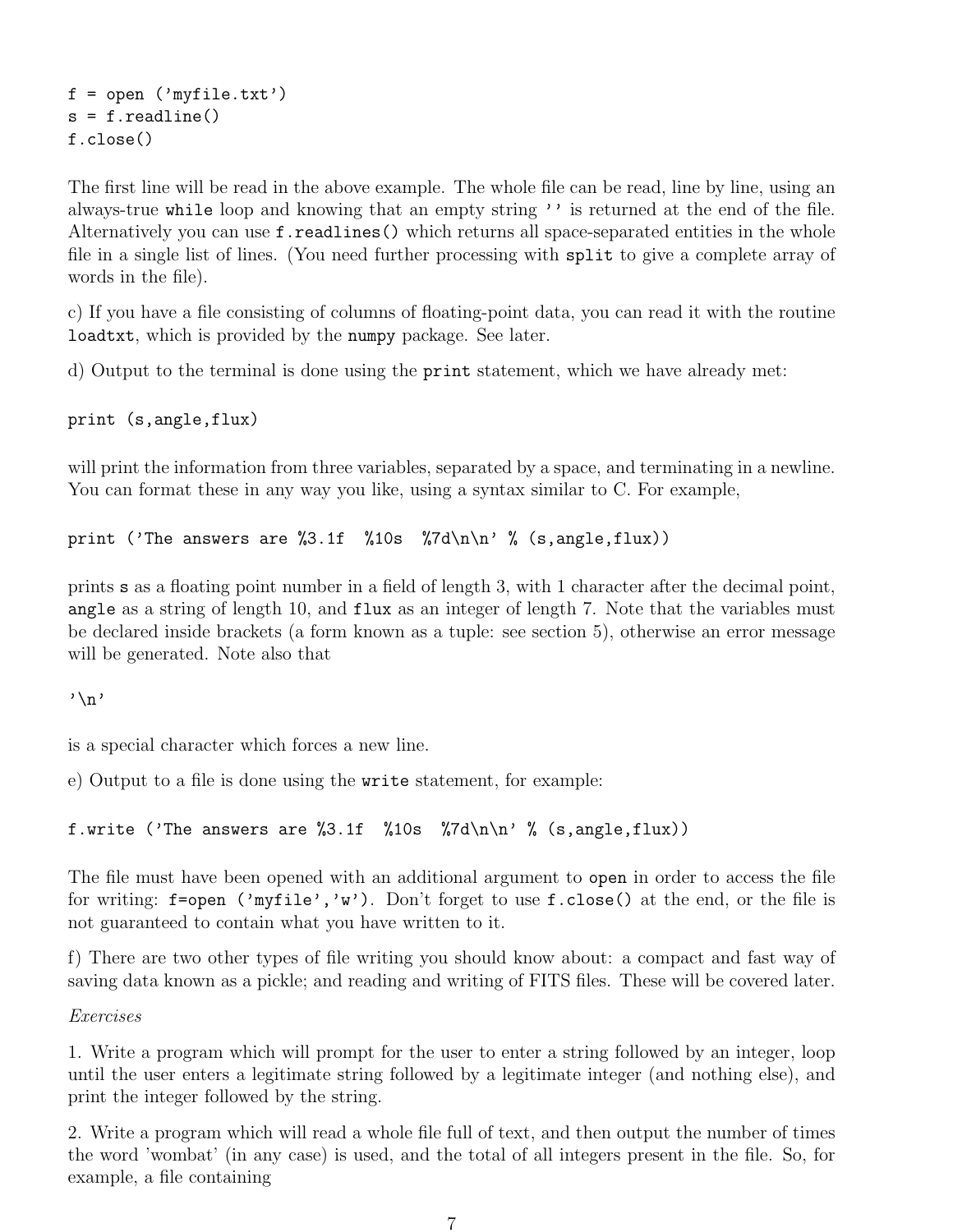Wombat said: I think that 100 flowers bloom; no, said the other wombat it is more like 200 flowers.

would return 2 300. Amend the program to make sure that any word containing wombat, such as wombats', will be counted.

3. Write a program which will read in lines from a file and select the first three fields (separated by blank space). The program should write a file called error which contains lines which look like Line 362 did not have 3 fields, to identify those which did not have 3 fields. The program should then write, into a file called output, the first three fields in the form of a string of width 10, followed by two floats of width 10 each with 3 places after the decimal point. In case this is not possible, the fields should be written as strings of width 10.

#### 5. Arrays

Python provides several types of array:

Lists. These are structures containing several individual pieces of data; you can mix data types within a list. They are declared using square brackets and indexed starting at 0. They can be modified item-by-item. Again, guess what the following does, and then try it:

 $a = [3.0, 5, 'hello', 3+4j]$  $a[0]+1.5$  $a[2]+'$ , world' a[2]+1.5  $a[0]+1.5$ ;  $a[0]$  # note that you can put two commands on one line with a;

Lists behave like strings under multiplication. (Try  $a*3$ , for example.) You can tell the number of elements in a list using the len function: len(a) will return 4 here.

Tuples are like lists but are immutable (cannot be modified item by item).

```
a = (3.0, 4.0)a[0]+1 # this is legal
a[0]+=1 # try this - will give an error
```
Numpy arrays are the closest things to arrays from most computer languages. The script must explicitly import the numpy package with the statement

import numpy as np

(the "as np" is optional but will save typing later). You can then, for example, declare a onedimensional array with the np.array command:

 $a = np.array([2., 3., 4., 5.])$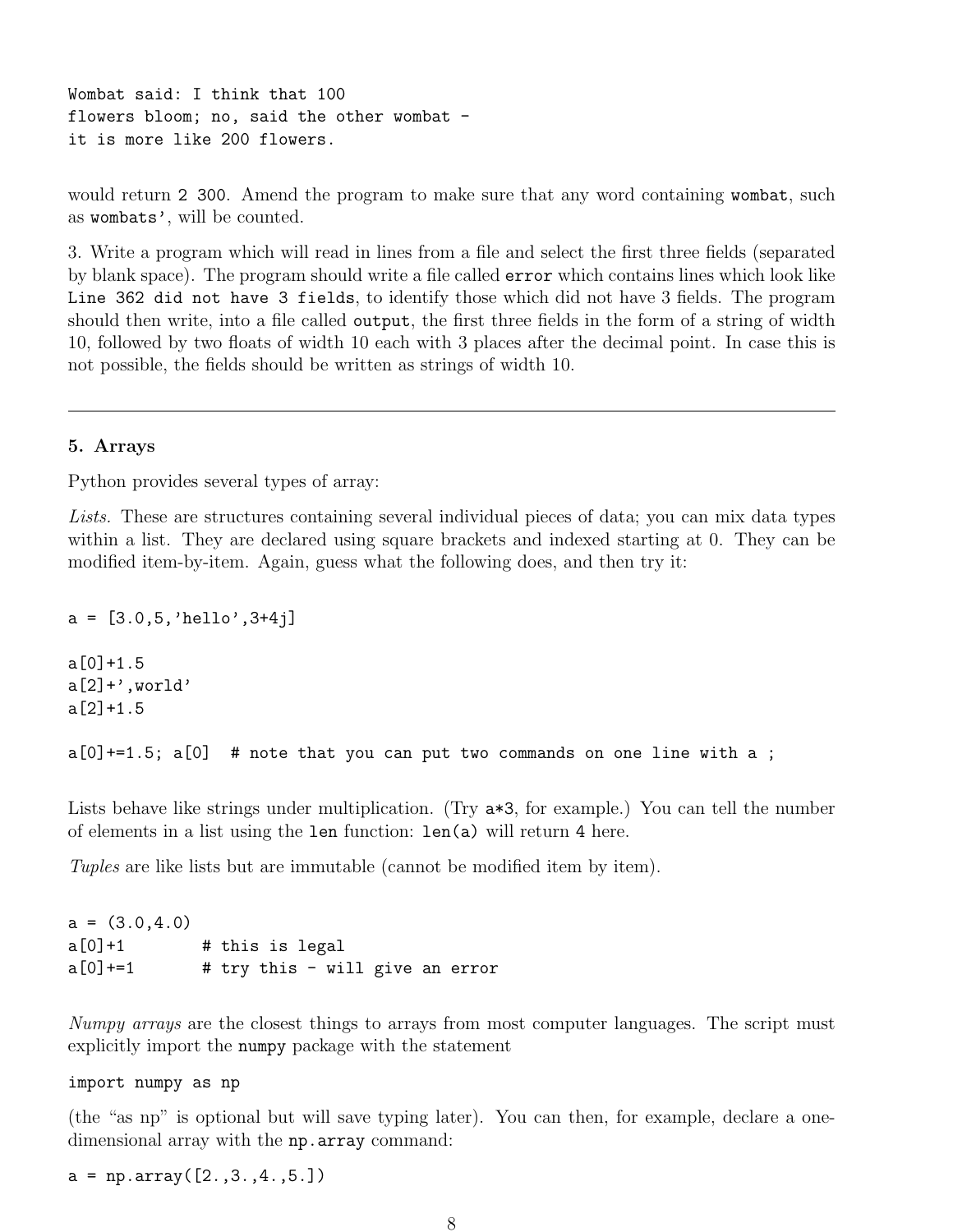or for a  $2\times 2$  two-dimensional array:

 $a = np.array([2.,3.], [4.,5.]])$ . You can also declare an empty array with  $a=np.array([])$ and append to it later. You can also load an array from a text file (for instance, one called file.txt) using a=np.loadtxt('file.txt'). This assumes that the text file is rectangular, has fields separated by spaces, and consists of only fields interpretable as floating point numbers. If the latter assumption is not true, you can instead read in an array of strings using the dtype argument: a=np.loadtxt('file.txt',dtype='S'). If the delimiters are not spaces (for example commas, as in CSV files) you would use the delimiter argument:  $a=np.loadtxt('file.txt',delmitter=',')$ 

Note that unlike lists, numpy arrays behave the way that you would expect under arithmetic operations. Try, for example a\*2.0 or a/2.0. Like lists, however, and like all Python arrays, they are indexed starting at zero. Multi-dimensional arrays always have the most-rapidly varying index last. This sounds complicated, but you will understand it if you try the following loop (note the comma syntax for arrays of  $>1$  dimension):

```
for i in range(2):
    for j in range(2):
        print (a[i,j])
```
One very useful feature of these arrays is the powerful syntax for array indexing. First, you can take subarrays using colons. For example, if a is an image, then

 $b = a[2:5,3:6]$ 

takes a sub-image from the fourth to the sixth x-pixel, inclusive, and the third to the fifth y-pixel. Note that the x-axis of an image, being the fastest varying, is the second argument; that both indices of the array begin at zero; and that the number after the colon represents the first index which is *not* part of the output array. All of these three points are frequent sources of error.

Two other things to note: if you leave off an index, Python does the sensible thing (i.e. goes from the beginning or to the end), and if you use negative indices, Python counts down from the last pixel instead of upwards from the bottom. So if you wanted to shave off the top row and right-hand column of an image, you want  $b=a$ [:-1,:-1].

A second very powerful feature is implicit array indexing. Suppose that array a is a two dimensional array:

10 17 20 13 41 50 18 19 34

where the horizontal axis is the fastest varying. You would declare this array using:

a=np.array([[10,17,20],[13,41,50],[18,19,34]]) .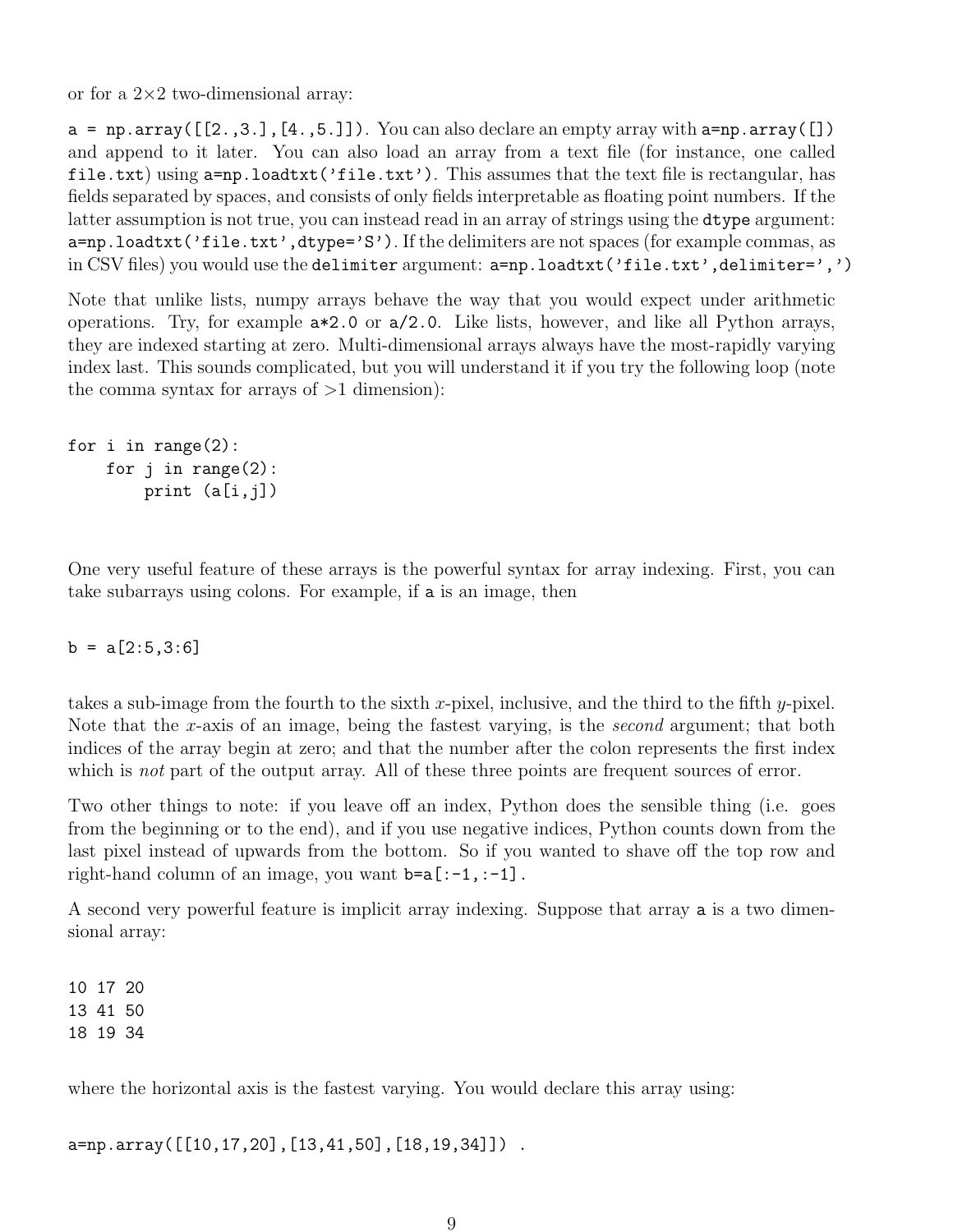(Try also the command a.sum()). Then the command

b=a[a[:,1]>20]

will select all rows of the array whose second member is greater than 20. This will leave **b** containing just the middle line:

b=[[13,41,50]]

Note that the output is *still a 2-D array*, because the input is a 2-D array. To get a one-dimensional array you would need

b=a[a[:,1]>20][0].

If you want more than one condition, you need to use brackets and & and | for "and" and "or" respectively, for example:

```
b=a[(a[:,1]>18)&(a[:,1]<20)][0]
```
will create a 1-D array containing just the last row of a.

Finally, there is a way to do implicit array looping in condition statements. Suppose you have two arrays, a and b, and you want something to happen if all members of a are members of b. You can then use

if all (x in b for x in a):

as the test.

If you have a simple array, you can use np.append to add to the array. For example,

```
a=np.array([2.,3.,4.])
b=np.append(a, np.array([5., 6.]))
```
produces an array of length 5 in b (note that a remains unchanged). You can also append floats one by one to a (e.g. np.append (a, 5.0)). You can even append a string, in which case all of the array will be changed to string type. (Try it).

Exercises

1. Write a script to return the standard deviation of a portion of a 2-D array, specified by the user, from a text file of floating point numbers, also specified by the user. Make your own text file of numbers with your favourite text editor, and verify that it works.

A simple version of the FIRST catalogue (Becker et al. 1995, a catalogue of radio sources at 20cm made with the VLA) can be found on www.jb.man.ac.uk/ $\sim$  njj/first\_simple.txt (also available on a memory stick during the session). Its columns for each source are: right ascension, declination, peak flux, total flux, major axis of fitted component (in arcseconds), minor axis (if the component is resolved, otherwise this field is 0.0), and component position angle.

2. From the FIRST catalogue, print out a list of the right ascension and declination (both in degrees) of all sources which have peak flux density of 100mJy or more. Append a 'C' to those sources which are not resolved. Also find the total flux density of all sources south of the equator.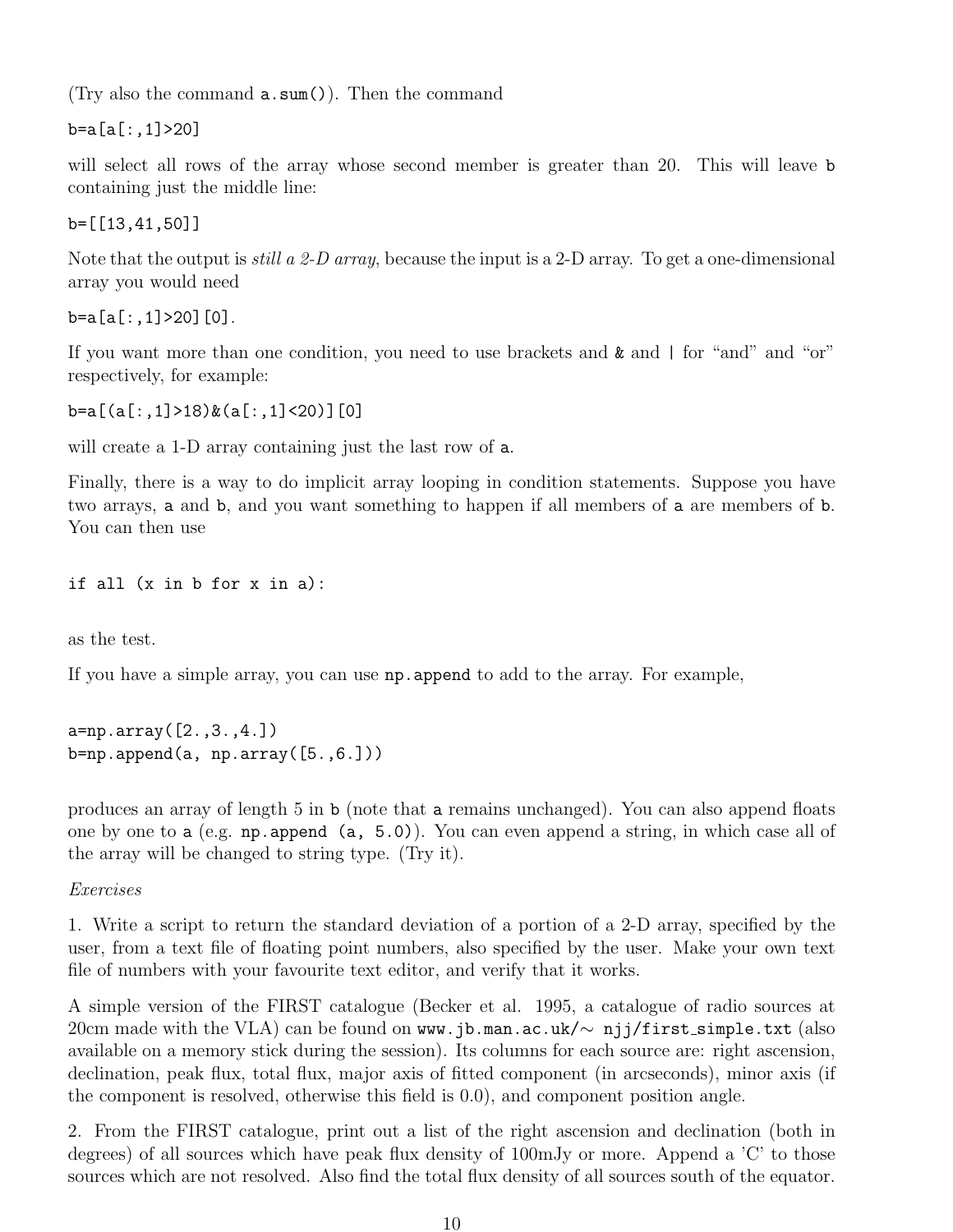3. Write a script to read in a file and return an array which contains the index of all fields which could contain a date between 1900 and 2020, e.g.

Although solar eclipses (Alpha et al. 1980) might be granular (Bethe & Gamow 2000), it is thought...

would return an array [6,13].

#### 6. Array operations

Here is a list of operations on numpy arrays. They are drawn from a trawl through my Python scripts. This list is not exhaustive; remember that you can get a complete list from  $dir(np)$ and help on any function with e.g. help(np.loadtxt). Note that numpy also provides all of the mathematical functions you are ever likely to need, with reasonably obvious names, for example np.sqrt, np.cosh, np.exp... The general principle is that you should always try to use these "canned" routines for array operations, rather than writing your own iterations with a for loop, for speed reasons. Try out each of them until you are happy that you know what they do.

(a) Some that do exactly what they say on the tin:

 $a=np.copy(b); a=np.median(b); a=np.gradient(b); a=np.transpose(b); a=np.sort(b). If in$ doubt, try it out with a sample array b.

(b) Some simple array operations provided by Python:

| $a.max()$ , $a.min()$   | Maximum/minimum value of array                                       |  |
|-------------------------|----------------------------------------------------------------------|--|
| a.T                     | Transpose of an array                                                |  |
| $a. \text{clip}(x, y)$  | Clip values in array below x or above y                              |  |
| a.ndim                  | Number of dimensions of array                                        |  |
| a.shape                 | Returns a tuple containing dimensions of array                       |  |
| $a.\text{reshape}(i,j)$ | Reshapes an array to dimensions $i, j$                               |  |
| a.ravel()               | Flattens an array to one dimension                                   |  |
| a.argmax()              | Index of maximum value (array is flattened first)                    |  |
| $a.astype('type')$      | Changes type of all elements of array to type (returns error if this |  |
|                         | is not possible for any element)                                     |  |

(c) Range and array setup functions

| np.arange (start, stop, incr)   | Returns an array of numbers, beginning at start, separated by     |  |  |
|---------------------------------|-------------------------------------------------------------------|--|--|
|                                 | incr, and continuing until just below stop. With just one argu-   |  |  |
|                                 | ment, returns an array of numbers beginning at 0 and ending just  |  |  |
|                                 | below that argument.                                              |  |  |
| np.linspace (start, stop, nelm) | As np. arange, but the third argument is the number of elements.  |  |  |
| np.logspace (start, stop, nelm) | As np. linspace, but separated in logarithmic intervals.          |  |  |
| np.random.random(nelm)          | Array of nelm random floats from 0-1. (You can turn this into a   |  |  |
|                                 | 2-D image by postfixing $reshape(nx, ny)$ .                       |  |  |
| np.random.randn(nelm)           | Array of nelm Gaussian deviates with mean 0.0 and $\sigma^2$ =1.0 |  |  |
| $np.$ meshgrid $(x, y)$         | Evaluate functions on a grid.                                     |  |  |
|                                 |                                                                   |  |  |

The last function is not particularly obvious, but is very useful. To understand what it does, try: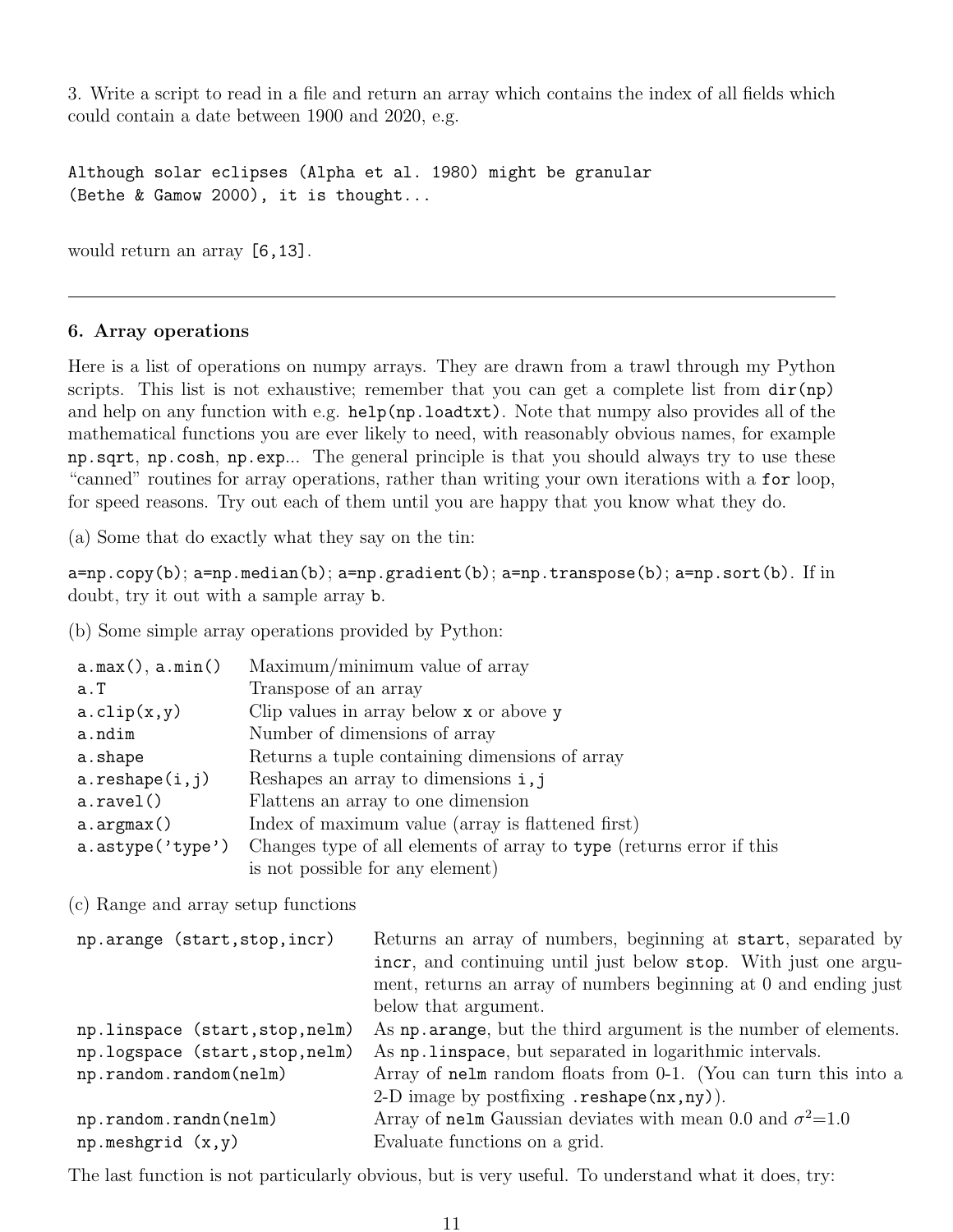$x = y = np.arange (-5, 5, 1.0)$  $xx, yy = np.message$   $(x, y)$ 

Try looking at xx, yy. Also try np.hypot(xx,yy) to see what is going on; you will get an image returned in which each pixel contains its own distance from the point you specified with np.arange. This means that, for example, you could then write a simple function to generate a Gaussian of width  $w$  with

```
z=np.hypot(xx,yy)
gauss\_image = np.exp(-z*z/(w*y))
```
This is the most general way of avoiding writing explicit loops (and thus incurring large time overheads) when processing images.

(d) Stacking and splitting functions

There are three main routines for stacking arrays: np.dstack, np.hstack and np.vstack. Each takes a single argument, namely a tuple of arrays to be stacked next to or on top of each other. They perform perpendicular, horizontal and vertical stacking respectively.

Investigate them by trying the following:

```
a=np.array([[2.,3.],[4.,5.]])
np.dstack ((a,a))
np.hstack ((a,a))
np.vstack ((a,a))
```
Also try  $np.title(a,(2,3))$ .

(e) Element-by-element placement and modification

These routines should always be used instead of writing loops over indices. The one you are likely to use most is np.putmask (array, condition, value), which replaces elements of the array which fulfil condition with value, e.g.

```
a=np.array([[np.nan,3.],[4.,5.]])
np.putmask (a,a>4.5,1.0)
a
```
This replaces just one element of the array. Note the use of np.nan, which is the "not-a-number" value used by Python to represent undetermined array elements (for example, bad pixels in an image). If you wanted to replace NaN elements with zero, you would use np.putmask(a,np.isnan(a),0.0). Note also that this routine modifies the value of a.

If you want to know where in an array something is, you are likely to need np.argwhere. For example,

a=np.array([1.,2.,3.,4.,5.,4.,3.,2]) np.argwhere(a==3.0)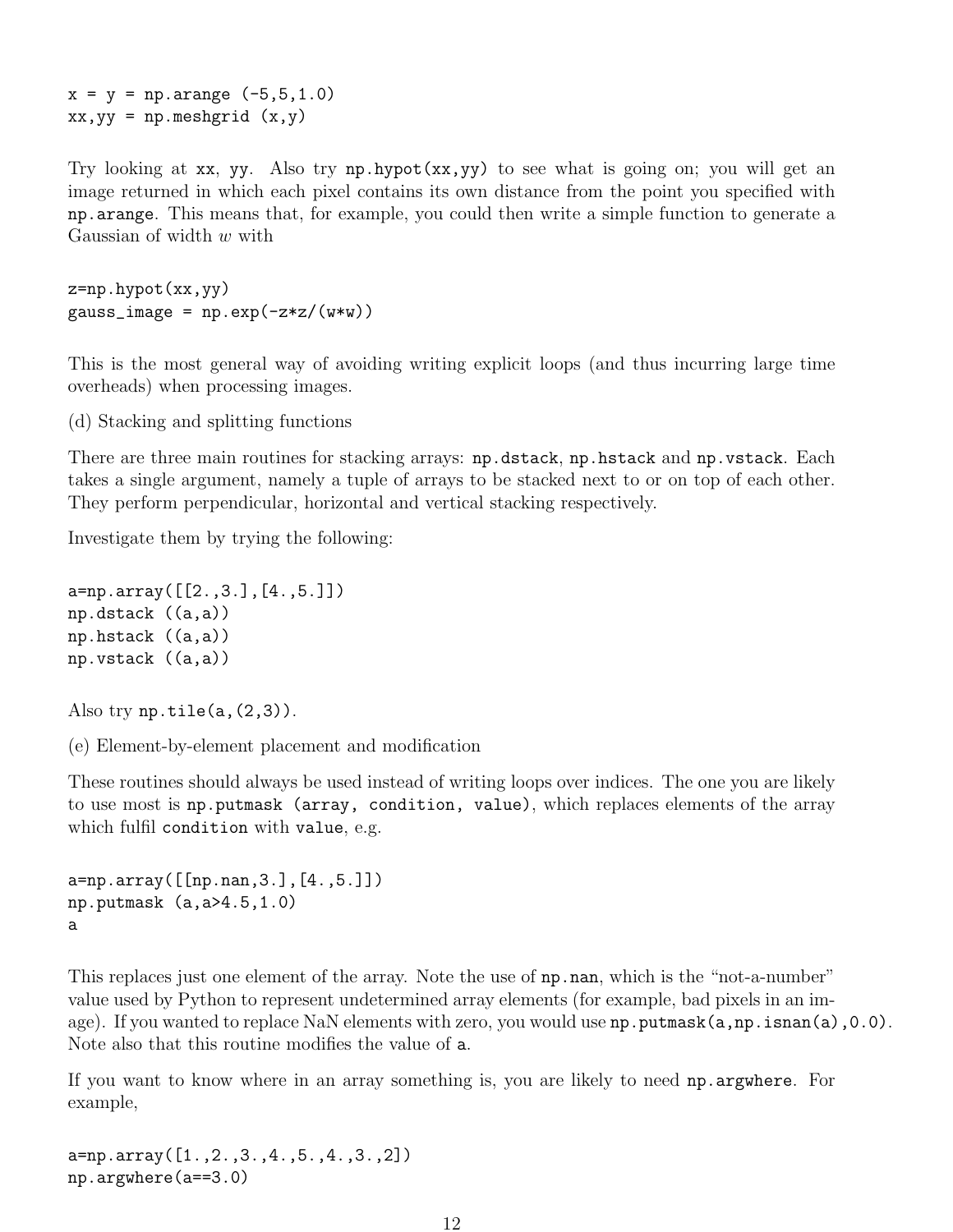returns a  $2\times1$  array, [[2],[6]]. You can do this for  $>1D$  arrays too; for example, try the following and be sure you understand the output:

```
a=np.array([[1.,2.,3.,4.],[5.,4.,3.,2]])
np.argwhere(a==3.0)
```
You can delete or insert rows or columns of an array with the two routines np.delete(a,index,axis) or np.insert(a,index,axis). Try, for example,

```
a=np.array([[0,1,2,3],[4,5,6,7],[8,9,10,11],[12,13,14,15]])
b=np.delete(a, [0,2], 0) # delete 1st and 3rd rows
b
b=np.delete(a, [0,2], 1) # delete 1st and 3rd columns
b
```
Also try np.insert.

A further, slightly more complicated, function is np.take (array, index\_array, [axis, out, mode]) whose function is to select subarrays in a wide variety of ways, based on indices given in the second argument. Again, this is best illustrated by example:

| $a=np.array([[1,2,3],[4,5,6]])$ |  |                                  |  |  |
|---------------------------------|--|----------------------------------|--|--|
| $np.take(a, [1], axis=1)$       |  | $\rightarrow$ [[2], [5]]         |  |  |
| $np.take(a, [1], axis=0)$       |  | $\rightarrow$ [4,5,6]            |  |  |
| $np.take(a, [0, 1], axis=0)$    |  | $\rightarrow$ [[1,2,3], [4,5,6]] |  |  |
| $np.take(a, [0, 1], axis=1)$    |  | $\rightarrow$ [[1,2], [4,5]]     |  |  |

If there is something you need to do to an array which is not covered, again try  $dir(np)$  and the help function. You may wish to check np.place, np.put, np.roll.

A function which is often useful is np.unique. This returns the sorted, unique members of an array, flattening it to one dimension if necessary. For example, np.unique([4,5,3,4,2,3,5]) gives [2,3,4,5].

Exercises

Do not use for loops in the following exercises.

1. Make a 2-D image full of empty sky, whose size and counts per pixel can be specified by the user. The noise in each pixel should be the square root of the number of counts.

2. Make a 2-D image whose values at each pixel are the distance from a pixel which is specified by the user. Then make a 2-D image which contains a Gaussian with a user-specified width, centre (in pixels) and peak flux.

3. Make a  $n \times 2$  array of RA and declination (in degrees) of all FIRST sources with total flux density >100mJy. Find the two >100mJy sources with the smallest separation in declination.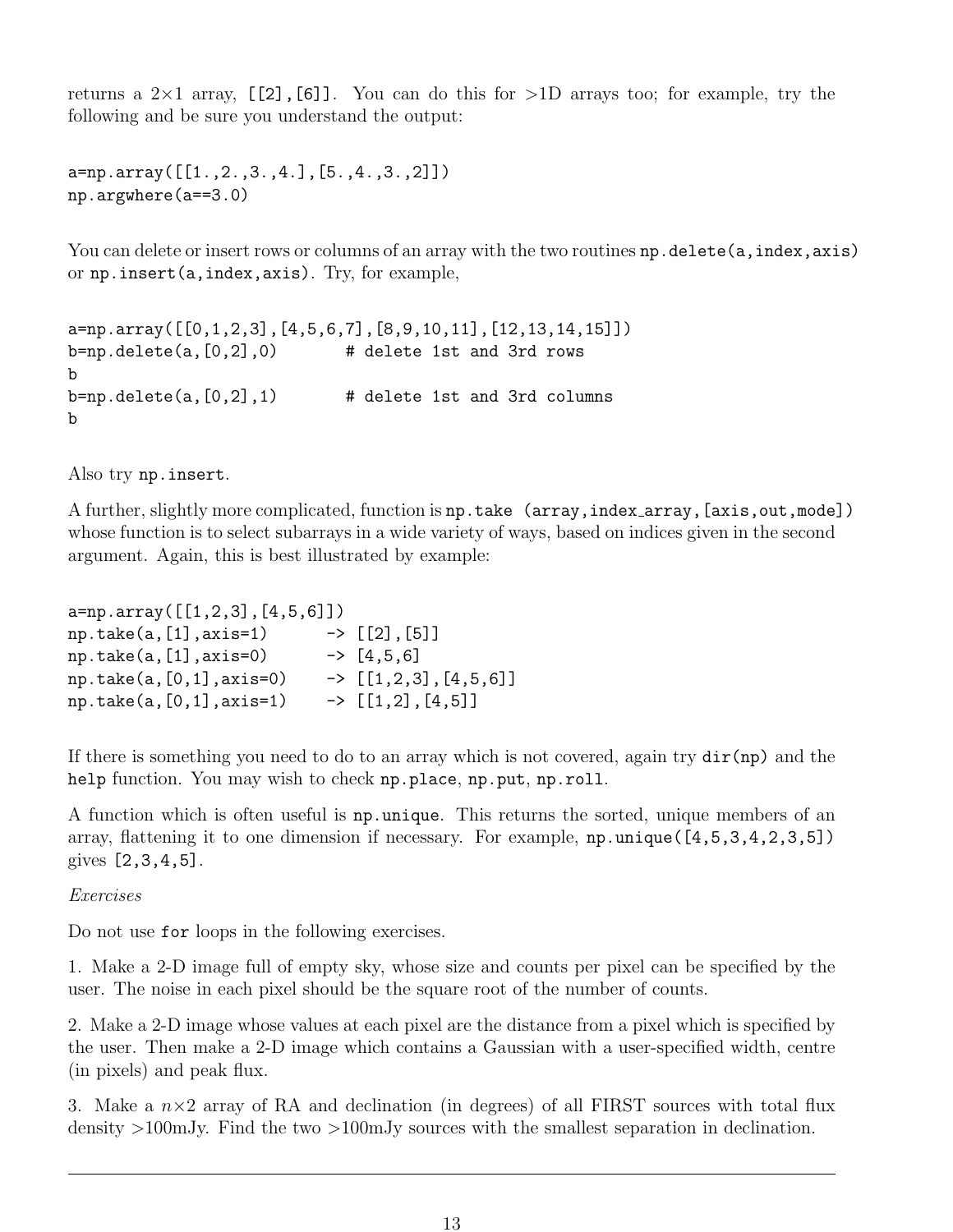## 7. Functions, subroutines and system interaction

So far you have written simple scripts without subroutines or function calls. Like C or Fortran, Python provides a way to do this using the def statement. Here is an example; suppose we have a file myprog.py which consists of the following code

```
import numpy as np
def func1 (a,multiplier=2.0,index=3):
    try:
        b = func2 (a,multiplier,index)
        return b
    except:
        print ('Error')
        return np.nan
def func2 (a,m,i):
    return m * a[i]
```
The code takes an input array a, multiplies its indexth element by multiplier, and returns this. If an error is found (for example if the array is shorter than length index), a Not-A-Number value is returned. Note the following features:

- numpy must be declared at the beginning using the import statement.
- Each subroutine is introduced by the def declaration, which must end with a colon. All subsequent lines are indented, until the end of the function.
- Arguments are given in brackets. Any argument which does not contain an equals sign must be given when the program is called. Any argument which contains an equals sign need not be specified; if not, the default value is given after the equals sign. Required arguments must precede defaulted arguments.
- Note the use of the try: except: syntax. Because func2 is inside one of these loops, any error encountered in func2 (such as a[i] not existing because the array is shorter than index elements) will not cause the program to stop, but will trigger the except statement.
- The return statement exits the current subroutine and returns a value. You do not need to return a value. You can return scalar values or arrays, or return more than one quantity  $(e.g.$  return  $b, b*4)$ .

This script can be run from the python command line by importing the file, and running func1:

```
import myprog
myprog.func1(np.array([1,2,3,4]),2,3)
```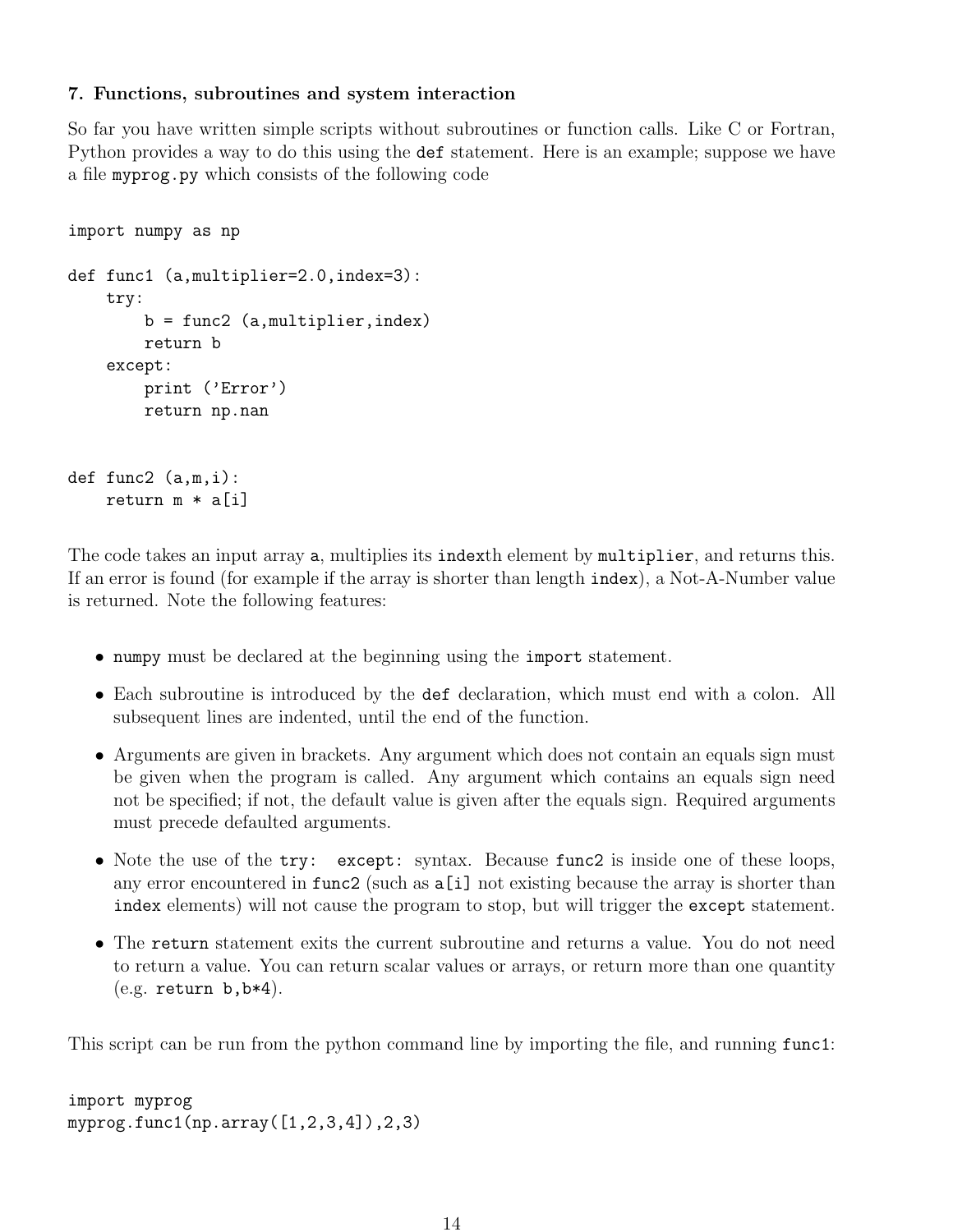There are various alternatives. You can import using from myprog import \*; in this case you can invoke func1 instead of myprog.func1, although you then do risk clashes if a subroutine called func1 is declared in another program. You can give the arguments in a different order by specifying the name of the argument: for example myprog.func1([1,2,3,4],index=2,multiplier=3).

Interaction with the operating system is carried out by declaring import os at the beginning of a script. This module contains a large number of routines for performing system functions from within a Python program, of which by far the most useful is  $\circ s$ . system(command). This sends command to be executed by the operating system.

A further useful piece of system interaction is provided by import glob. glob contains one useful program, glob, which provides an unsorted list of files in the current working directory which match the argument. This provides a way to run Python code on particular files within a directory. Thus, the following is a fairly standard piece of code:

import glob import numpy as np for i in np.sort (glob.glob('\*.fits')): do\\_something(i)

will run the function do\_something on every file in the current directory which ends in the suffix .fits.

#### 8. Further input and output: pickles, text and FITS

There are three further important things you need to know about input and output.

a) In theory, you can use for loops to save any Python structure to a disk file in text format. This is generally slow and inefficient. Python/numpy provides a useful way to save a structure and retrieve it later:

```
a=np.array([1,2,3,4,5,6])
np.save('thing',a)
b=np.load('thing.npy')
```
This code copies a into b, via a disk file called thing.npy (note that the .npy extension is added automatically by np.save. This file is not readable with an editor, but only with np.load; retrieval is typically a factor 5-10 faster than from a text file.

b) numpy provides a way of reading text files, each of whose lines contain the same number of columns. This is the np.loadtxt routine. All rows and columns are assumed to be interpretable as floating-point numbers. If this is not the case, you can read the file as an array of strings using

 $a = np.loadtxt(filename, dtype='S'))$ 

and then use other numpy routines to deal with the array. For example, if you know that all of the second column consists of floats, then you can specify  $col2 = np.asarray(a, dtype='float').$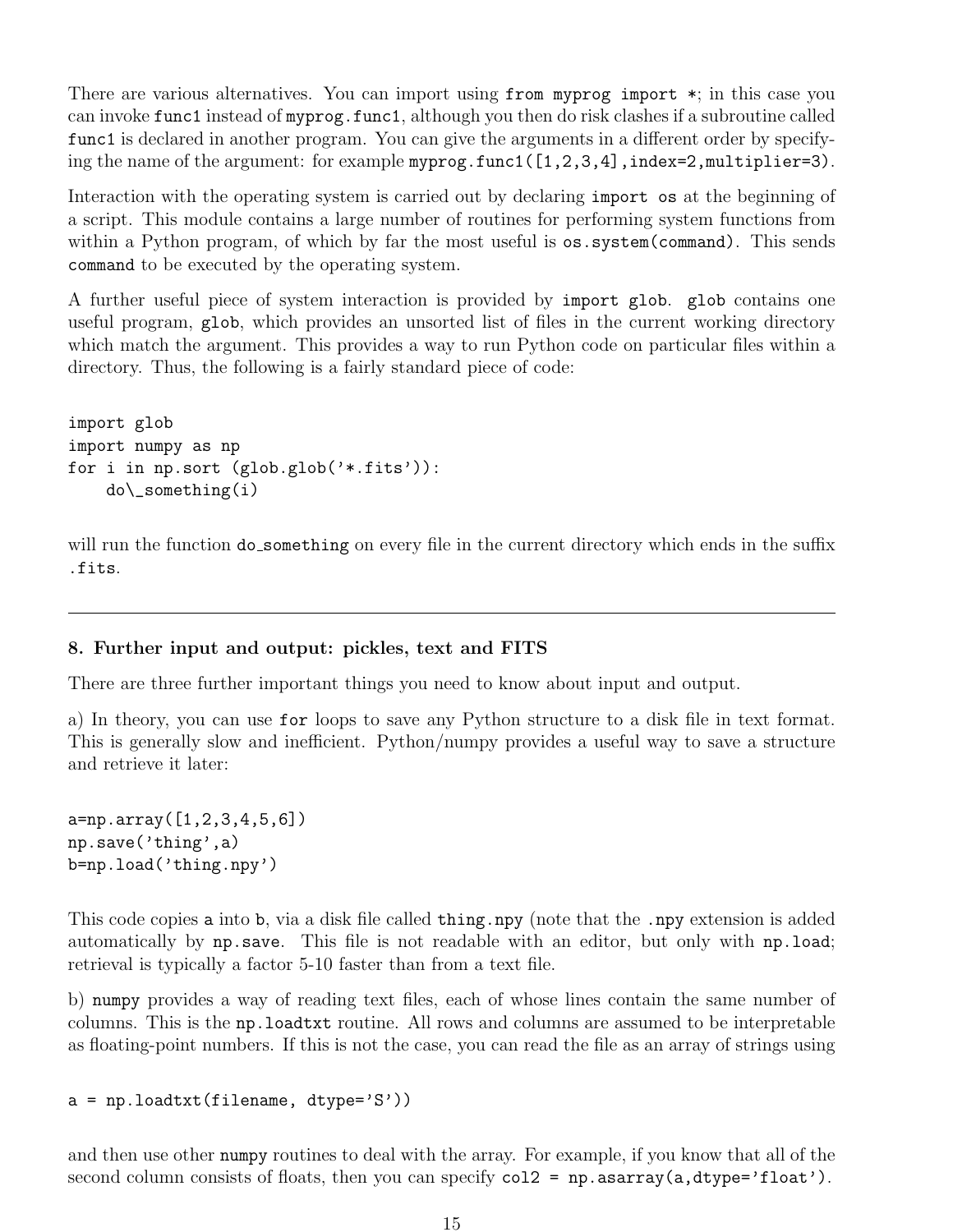A more flexible veration of np.loadtxt is np.genfromtxt which can handle missing values in a variety of ways. Read the help file for full details.

c) Another important type of file is the FITS file. This is an extremely common way of storing astronomical data, including both images and radio interferometer visibility data. A FITS file consists of a number of 80-character headers, containing data about the file (for example, the number of axes and size of each axis of an image, together with the coordinates of the centre of the image. The pyfits module handles interaction of Python with FITS files. It is very flexible and powerful, and has its own separate documentation on the **pyfits** web page<sup>4</sup>. To first order, all you need to know is

import pyfits

```
a=getdata('filename.fits')
h=getheader('filename.fits')
pyfits.writeto('newfile.fits',a,h)
```
In this example, data from filename.fits is read into a Python array a, and the header information into the list structure h. These are then written out into newfile.fits; you can treat a exactly as any other numpy array and modify it before writing it out. You can also modify fields of the header. For example, h['CRVAL1']=130.0 changes the first (right-ascension) coordinate of the image reference pixel to 130 degrees. You can get a complete list of what is in the header using print (h). Again, the pyfits documentation goes into more detail.

Exercises

1. Write a script to write a  $100\times100$  FITS file containing a Gaussian with a centre position, central flux and width specified by the user.

2. For each file ending in .fits in the current directory, find the brightest pixel and its position in right ascension and declination; write this information in columns in a file.

3. Write a script to forcibly convert a rectangular array to floating point, replacing any values that cannot be converted with Not-A-Number.

4. Write a script to take the resulting array and write out another file consisting of the second and third column, provided that either of the two is not NaN, for all rows in which the first column is greater than 0. The program should exit gracefully if an error occurs (e.g. the file has fewer than three columns).

## 9. Scientific functions: numpy and scipy

numpy provides some higher-level functions, notably polynomial fitting; further routines are provided by the Scientific Python package, scipy. This section gives an overview of the most important, which occur over and over again in data analysis and simulation: polynomial fitting, Fourier methods, array interpolation, and optimization/function minimization.

a) Polynomial fitting

<sup>4</sup>You may or may not be able to install pyfits directly on your system. If not, it is provided by astropy in the package astropy.io.fits.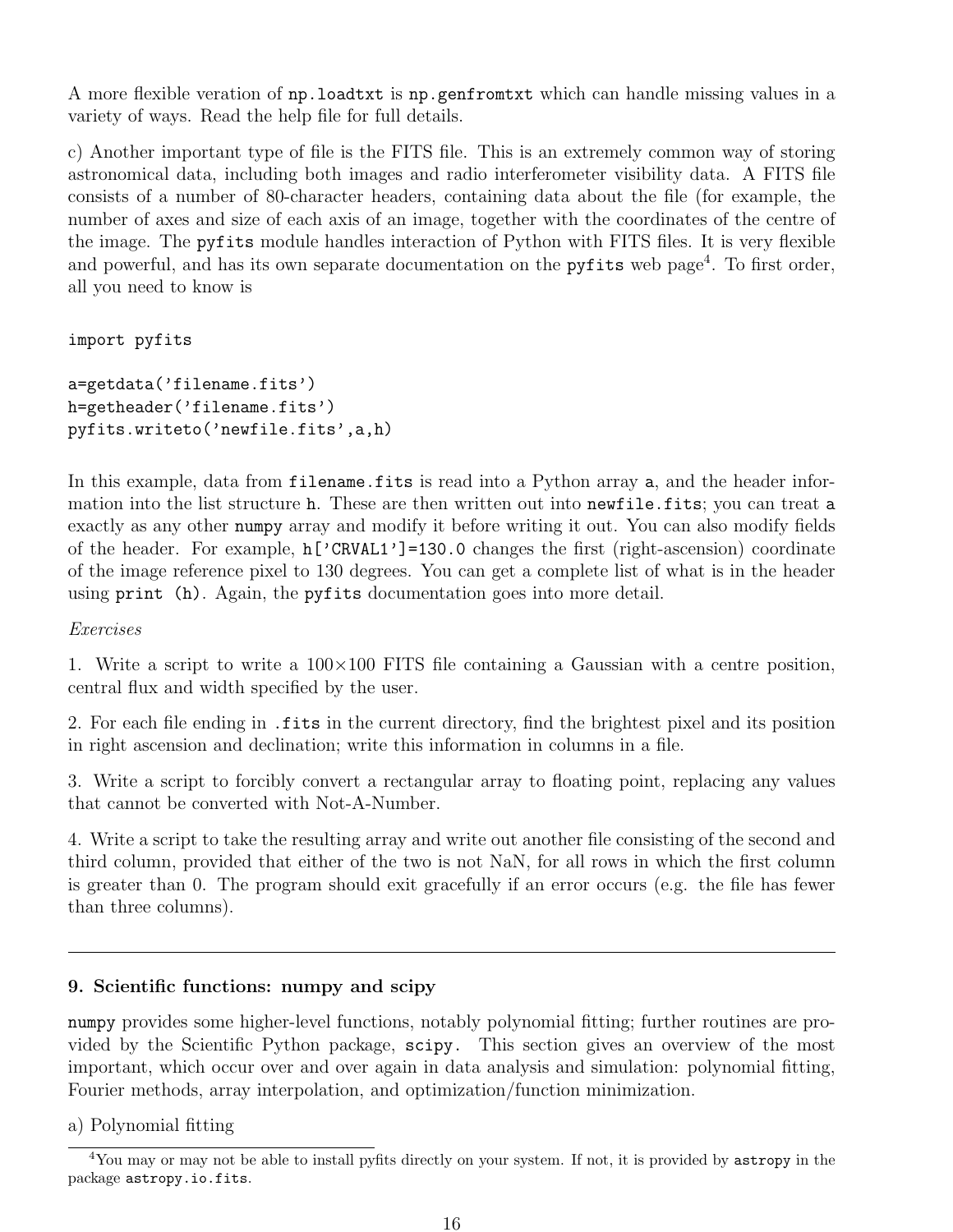This is done using the numpy.polyfit routine. It has three compulsory arguments:  $x$ , the sample point array, y, the array of measurements, and deg, the desired degree of the polynomial to fit.

b) Fourier transformation

There are several Fourier packages available for Python. Probably the best is the scipy package fftpack, which you can import using, for example,

import scipy as sp from scipy import fftpack as ff

This package provides both 1-D and 2-D Fourier transforms. For 2-D FFTs, the forward transform is given by ff.fft2 (a) and the backward transform ff.ifft2 (a). Note that in general the arrays produced are complex; if you want the real parts only you need to take  $a.read$ . real or  $a$ . imag.

c) Interpolation

A useful and often needed 1-D interpolation routine can be found in numpy:

a = np.interp (x, xp, fp, left=None, right=None)

Given a set of measured values  $fp$  at points xp, the routine returns an interpolated array a of values evaluated at a different set of points, x.

There is also an interp2d routine in the package scipy.interpolate. Here's the example from the scipy documentation. You create an "interpolator" using the function defined on the existing grid  $(xx, yy \text{ here})$  and then interpolate on to a new, finer grid  $(x, y)$ .

```
from scipy import interpolate
x = np.arange(-5.01, 5.01, 0.25)y = np.arange(-5.01, 5.01, 0.25)xx, yy = np.messagegrid(x, y)z = np \cdot sin(xx**2+yy**2)f = interpolate.interp2d(x, y, z, kind='cubic')
xnew = np.arange(-5.01, 5.01, 1e-2)ynew = np.arange(-5.01, 5.01, 1e-2)
znew = f(xnew, ynew)
```
#### d) Optimization

This routine is accessed by importing the scipy.optimize package, followed by from scipy.optimize import fmin. The fmin routine uses a downhill simplex algorithm to find the minimum of a function (and the optimize package also provides other ways of doing this).

Let's suppose that you have a subroutine called mytunc which calculates the value of a function, given an array of input parameters, which are to be adjusted in order to minimise the function value, x0 and an array of other information, x. Your function is required to have these two arguments: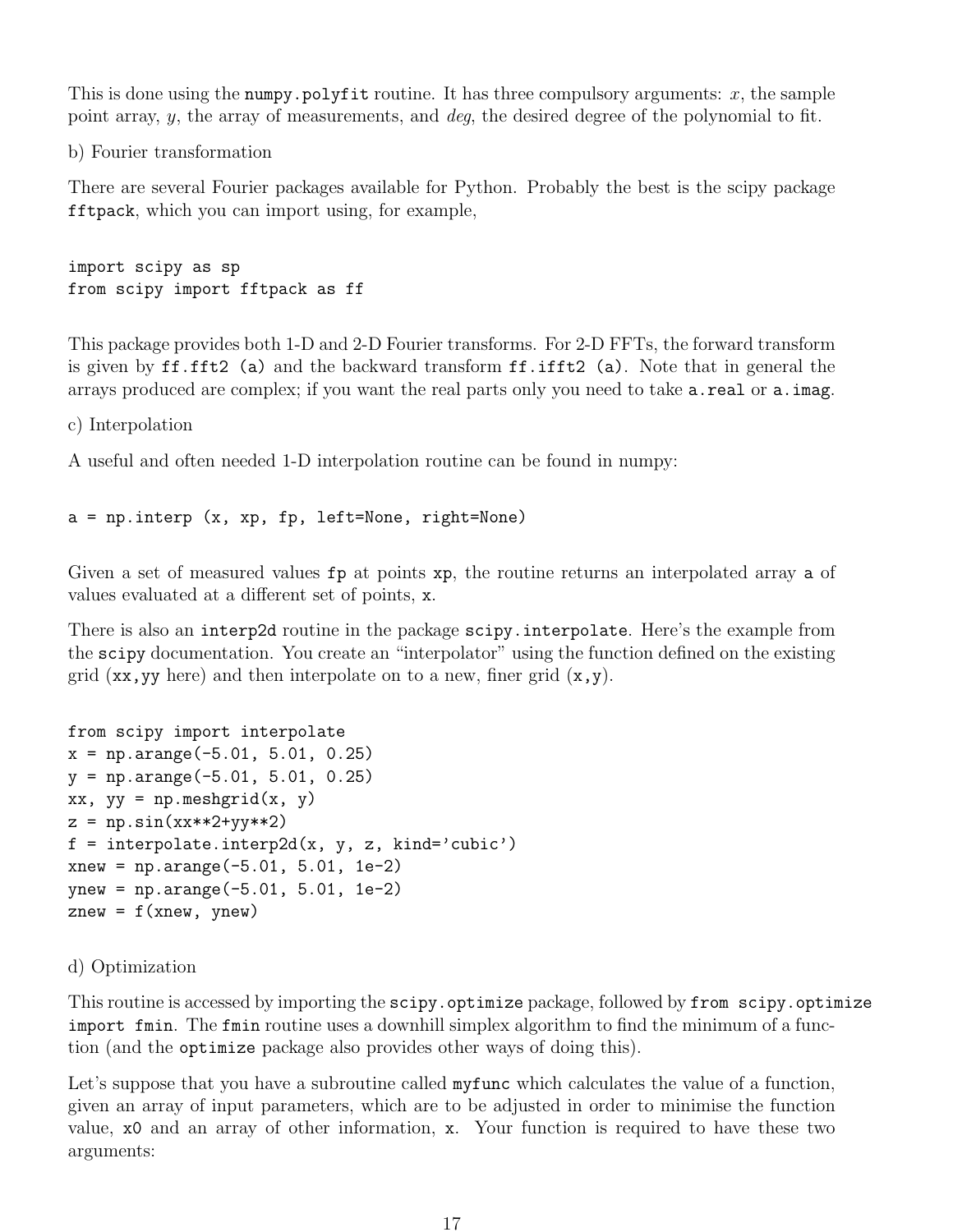```
def myfunc (x0, *x):
    [ some code here ]
    return value
```
The subroutine which performs the minimisation must first set the values of x0 to some reasonable initial values, and the values of \*x in order to pass any supplementary information which is needed by myfunc to calculate the current function value, but which is not to be adjusted. You then call the fmin routine from within the main program using

```
xopt, fopt = fmin(myfunc, x0, x)
```
and on exit, xopt will contain the optimized parameter array, in the same order as x0, and fopt will contain the final minimised value for the function.

e) Integration of functions

Here's how to integrate a function (in this case a Bessel function,  $J_{2.5}(x)$ , from 0.0 to 4.5):

```
import numpy as np
import scipy as sp
from scipy import integrate
from scipy import special
result = integrate.quad(lambda x: special.jv(2.5,x), 0, 4.5)
print (result)
```
Note: A lambda function is a small anonymous function that is restricted to a single expression here x is the argument and the function calculates the Bessel function for value x.

Now compare with the analytic solution:

```
I = sqrt(2/pi)*(18.0/27*sqrt(2)*cos(4.5)-4.0/27*sqrt(2)*sin(4.5)+\sqrt{25}sqrt(2*pi)*special.fresnel(3/sqrt(pi))[0])
print (I)
```
*Exercise.* 1. Find the coefficients of the second-order polynomial  $ax^2 + bx + c$  which give the best fit to the function  $y = e^{-x}$  between  $x = 0$  and  $x = 1$ , using discrete values of the function at intervals of 0.1 in x. Do this in two ways: (i) by a polynomial fit and (ii, harder) by optimization.

#### 10. Plotting with matplotlib

All plotting functions are imported with the following incantation:

```
import matplotlib
from matplotlib import pyplot as plt
```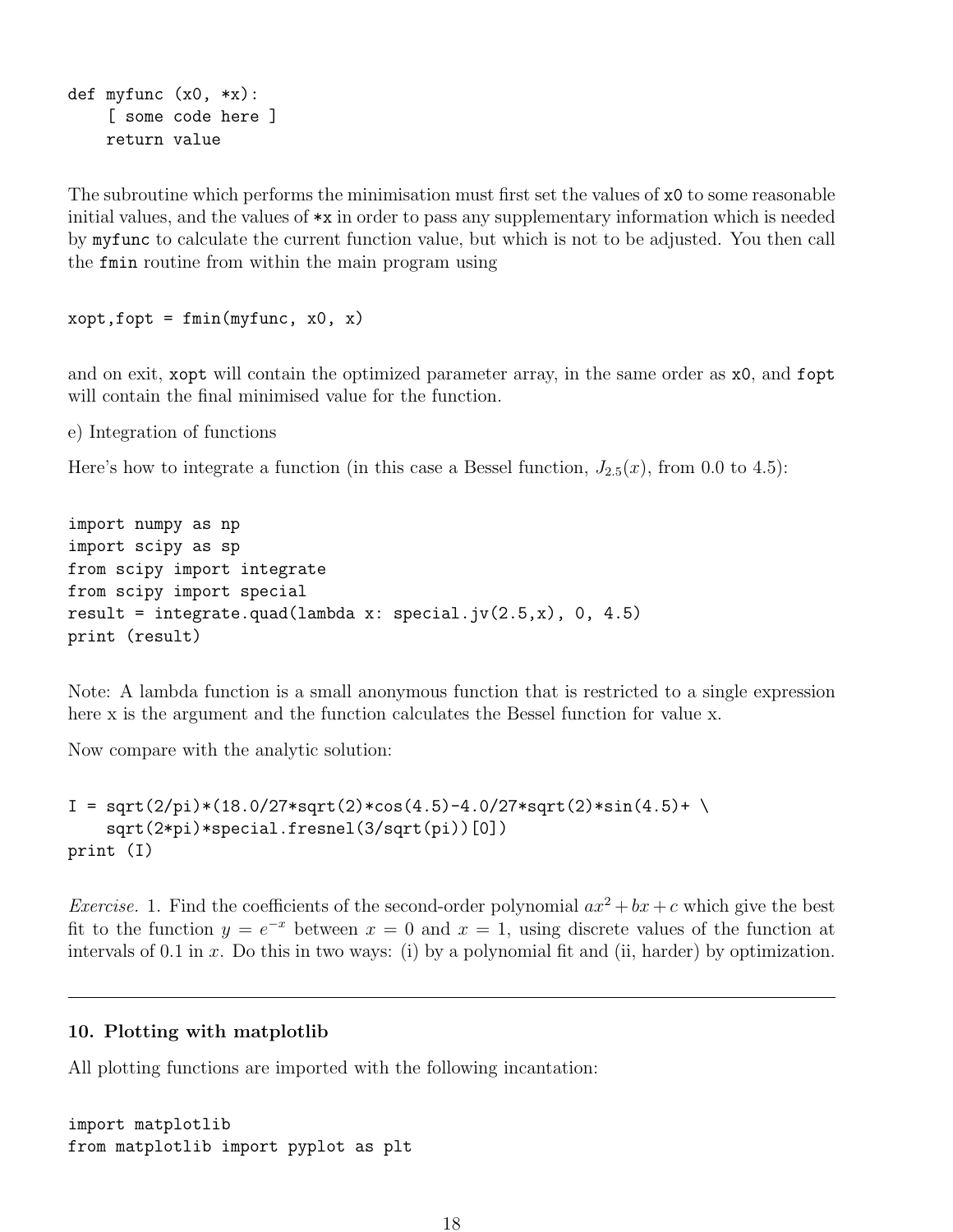Depending on the machine you are running on, you may also need to specify matplotlib.use ('Qt4Agg') (it's a long story).

a) Plotting 2-D images

If you have a 2-dimensional array  $a$ , this can be plotted with  $\n *plt)*$  imshow $(a)$ , followed by plt.show() to put the plot on the screen. Try this with an arbitrary array a.

The default is to interpolate between pixels and to plot the y-axis the "wrong" way round - i.e. with  $y = 0$  at the top. You can change this using

```
plt.rcParams['image.interpolation']='nearest'
plt.rcParams['image.origin']='lower'
```
If you like this way better, then you may wish to include this in your pythonstartup.py.

You can also add colour wedges and make multiple plots. For your favourite array **a**, try

```
plt.subplot(221);plt.imshow(a);plt.colorbar()
plt.subplot(224);plt.imshow(a*2.0);plt.colorbar()
plt.show()
```
You can get labels for the plot with plt.xlabel, plt.ylabel, and plt.title. You can change the colour lookup using the argument cmap=matplotlib.cm.XX, where XX is one of a list which you can get using  $dir(matplotlib.cm)$ . You can also change the x and y-limits using the twoargument functions plt.xlim and plt.ylim (which you need to invoke *after* the plt.imshow).

If you want different black and white levels, you can get them using the arguments vmin and vmax to plt.imshow.

Finally, to save the figure instead of viewing it on the screen, use  $plt.savefig(filename)$ . If filename ends in .ps, you will get a postscript file, otherwise PNG is the default.

b) Scatter and line plots

Points specified by an abscissa array x and ordinate array y can be plotted using  $plt.plot(x,y,'ct').$ 'c' here should be replaced by a letter representing the colour you want; all are reasonably obvious except that black is 'k'. 't' should be replaced by the type of point you want: '-' for lines, '--' for dotted lines, 'o' for circles, 's' for squares. See help(plt.plot) for a full list, and help on more complicated options.

You can plot several different arrays on one plot; all you need is to do several plt.plot calls before the plt.show or plt.savefig.

If you are particularly fussy about the tick labels on a plot you can make custom tick arrays. For example, plt.xticks([0.0,100.0,200.0]) will plot just three ticks and tick labels on the x-axis, at 0,100 and 200.

You can write text on plots;  $plt.text(x,y,s)$  will do this, where x and y are floating point numbers and **s** is a string.

Quite often you will need to make plots with logarithmic axes. Matplotlib provides three functions for this: plt.loglog, plt.semilogx and plt.semilogy. Apart from the scaling of the axes, these routines function in the same way as plt.plot.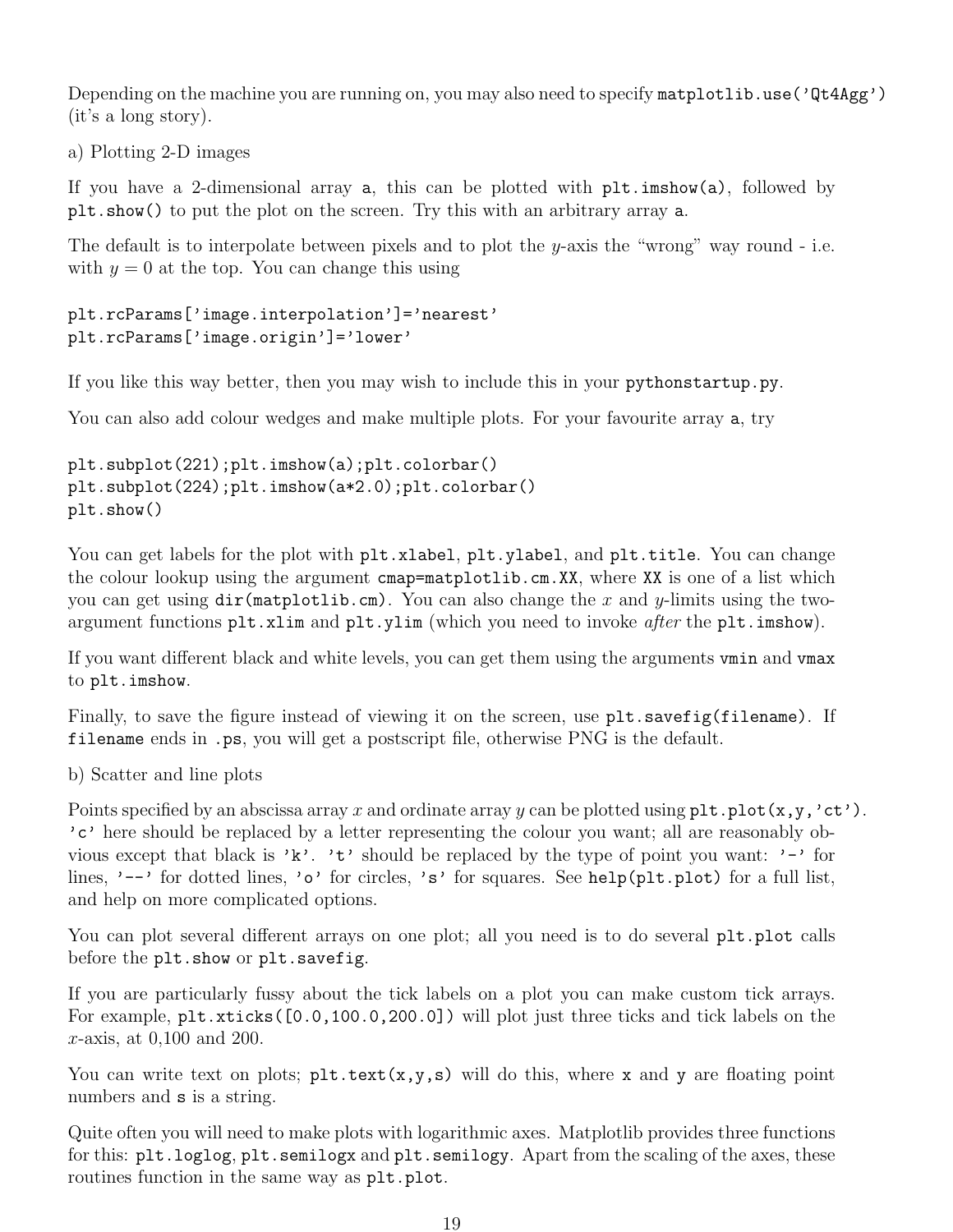c) Histograms

These are easier; given an array a, you need only plt.hist(a). Optional arguments include bins, the number of bins and range, a Python list of two numbers for the  $x$ -range for the plot.

#### 11. astropy and aplpy: astronomy packages

astropy is a general-purpose astronomical package for performing functions such as coordinate transformation, cosmological calculations, common statistical calculations, FITS and VO file handling, and astrometry. It is complemented by aplpy, which is a general-purpose plotting package for astronomy. In particular, it handles astronomical coordinates, which matplotlib does not.

Full documentation is available on docs.astropy.org. Here is a code snippet which does something relatively common, i.e. calculate the angular distance between two points on the sky.

```
import astropy
from astropy.coordinates import SkyCoord
def astropy_sep (tra1,tdec1,tra2,tdec2):
    sc1 = SkyCoord(train, tdec1, frame = 'fk5', unit='degree')sc2 = SkyCoord(train2, tdec2, frame = 'fk5', unit = 'degree')return((sc1.separation(sc2)).degree)
```
You can also convert coordinates from floating-point to hexadecimal strings:

```
>>> import astropy; from astropy import coordinates
>>> s = coordinates.SkyCoord(123.57475,42.58942,unit='degree')
>>> ss = scoord.to_string(style='hmsdms')
>>> print (ss)
08h14m17.94s +42d35m21.912s
>>> print (ss.\text{replace}(d', '')'.\text{replace}(m', '')'.\replace('h',':').replace('s',''))
08:14:17.94 +42:35:21.912
```
aplpy can do a wide range of astronomical plots, using the tasks aplpyFITSFigure to define a data object, which can then be plotted using show colorscale and show contour. Here are a few examples. First, a simple greyscale+contour plot of a FITS file:

```
>>> import aplpy
>>> gc=aplpy.FITSFigure('1327+5430.fits')
INFO: Setting slices=[0, 0] [aplpy.core]
WARNING: FITSFixedWarning: 'spcfix' made the change 'Changed SPECSYS to 'TOPOCENT''. [astropy
>>> gc.show_colorscale(cmap=matplotlib.cm.gray_r,vmin=0.0,vmax=0.005)
>>> gc.show_contour(levels=[-0.0005,0.0005,0.001,0.002,0.004,0.008])
>>> gc.add_label(0.2,0.05,'LOFAR map of an AGN',relative='axes')
>>> gc.save('1327.png')
```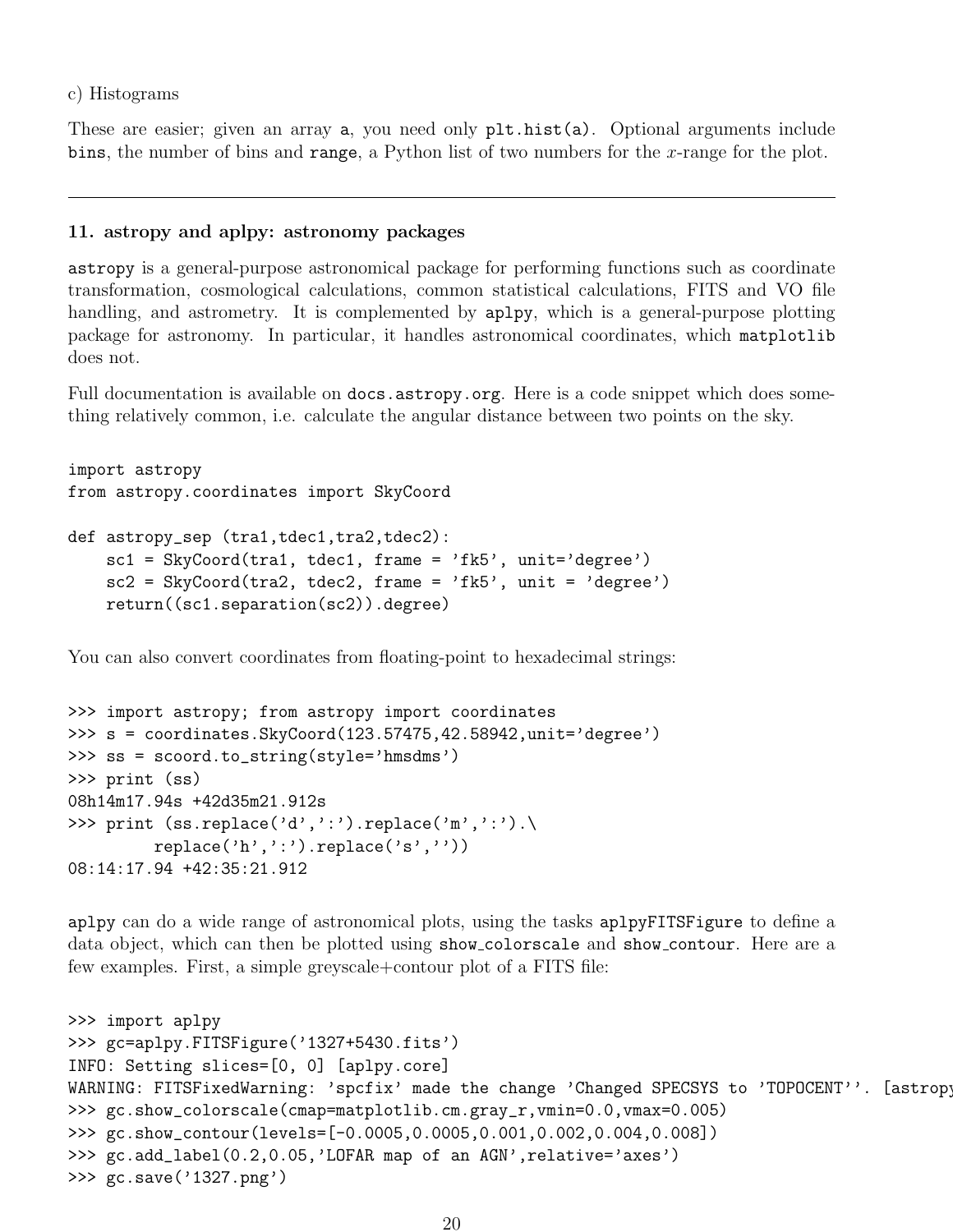#### produces



Here is a more extended example, which covers most things you are likely to need to do. A FITS file is read in, which consists of a VLA observation, and plotted in greyscale. Annotations are then written on the field from a list of pointings (in RA, dec), of which the first few lines is:

```
G29 157.432854 68.205000
G31 157.438392 68.300000
H32 157.218204 68.347500
I35 157.000854 68.490000
Here's the script:
import aplpy
pointings_str = np.loadtxt('superclass_pointings_112',dtype='S')
pointings = np.asarray(pointings_str[:,1:],dtype='f')
vla_r = np.ones\_like(pointings[:, 0]) * 0.075gc = aplpy.FITSFigure('nvss_superclass.fits')
gc.show_colorscale(cmap='gray_r',vmin=0.5e-3,vmax=5.e-3)
gc.add_grid()
gc.grid.set_color('black')
gc.show_circles(pointings[:,0],pointings[:,1],vla_radius,color='#999999')
1pointings = pointings_str[:, 0]for i in range(len(pointings)):
    s = lpointings[i]
    p = pointings[i]
    gc.add_label(p[0],p[1],s,size=10,color='red',weight='extra bold')
```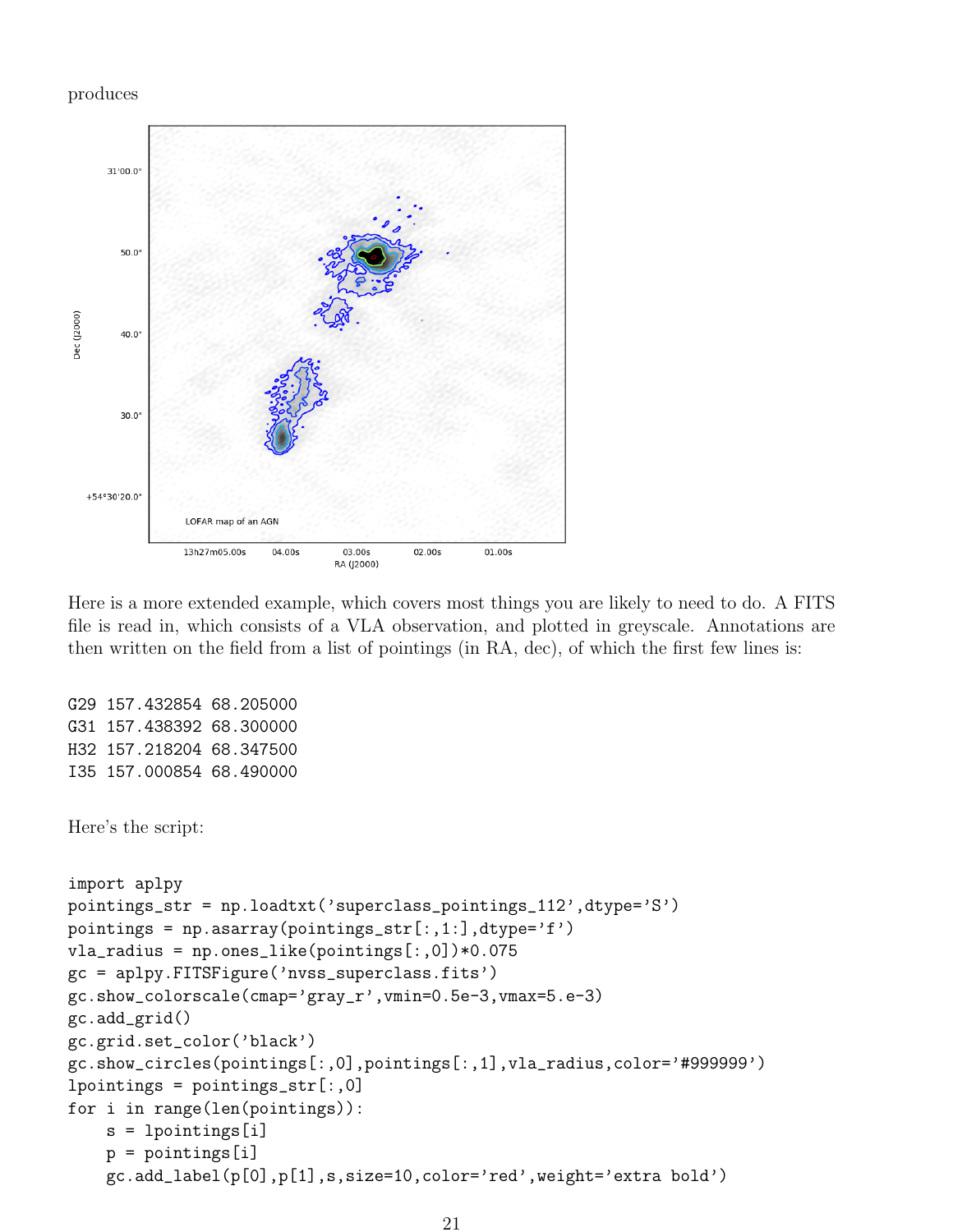## gc.savefig('output\_fig.png')

and the result:



Finally, here is an example of how to create a grid of arbitrary size, using more advanced pyfits routines to set a user-defined size in RA and declination, and a user-defined image size and pixel size. A set of pointings of the same format as in the last example is read and plotted as circles. Finally, a set of text files are read in, each of whose rows represent vertices of a polygon which defines an area within the grid.

The script looks like:

```
import numpy as np, os
import astropy,aplpy
import astropy.io.fits as pyfits
plt.rcParams['image.origin'] = 'lower'
def mkfits (rasiz,decsiz,imsiz,pixsiz):
    hdu=pyfits.PrimaryHDU(np.zeros((imsiz,imsiz)))
    hdu.header.update({'CTYPE1':'RA---SIN'})
    hdu.header.update({'CRVAL1':rasiz})
    hdu.header.update({'CRPIX1':imsiz/2.})
    hdu.header.update({'CDELT1':-pixsiz})
    hdu.header.update({'CTYPE2':'DEC--SIN'})
    hdu.header.update({'CRVAL2':decsiz})
    hdu.header.update({'CRPIX2':imsiz/2.})
    hdu.header.update({'CDELT2':pixsiz})
```